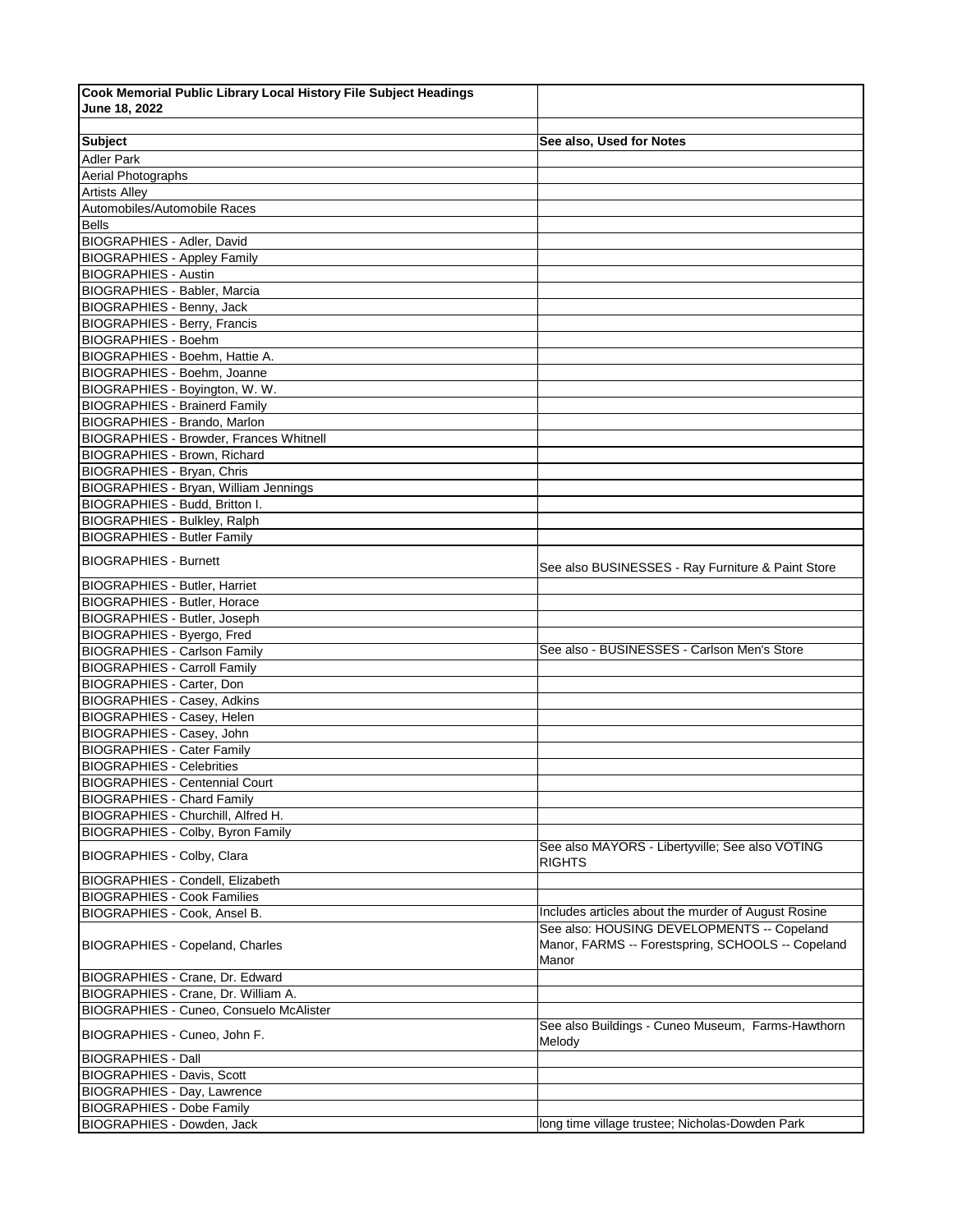| Cook Memorial Public Library Local History File Subject Headings           |                                                                                                                                                                            |
|----------------------------------------------------------------------------|----------------------------------------------------------------------------------------------------------------------------------------------------------------------------|
| June 18, 2022                                                              |                                                                                                                                                                            |
|                                                                            |                                                                                                                                                                            |
| <b>Subject</b>                                                             | See also, Used for Notes                                                                                                                                                   |
| <b>BIOGRAPHIES - Druba, Frank</b>                                          |                                                                                                                                                                            |
| BIOGRAPHIES - Durand, C. N.                                                |                                                                                                                                                                            |
| <b>BIOGRAPHIES - Dusenberry, Elmer</b>                                     |                                                                                                                                                                            |
| <b>BIOGRAPHIES - Dymond Family</b>                                         |                                                                                                                                                                            |
| BIOGRAPHIES - Eckmann, Jo Ann                                              |                                                                                                                                                                            |
| BIOGRAPHIES - Earnshaw, Margaret                                           |                                                                                                                                                                            |
| <b>BIOGRAPHIES - Evilsizor</b>                                             | See also MAYORS - Libertyville                                                                                                                                             |
| <b>BIOGRAPHIES - Fields, Dr. Mark</b>                                      | African-American                                                                                                                                                           |
| <b>BIOGRAPHIES - Floyd, Oscar</b>                                          |                                                                                                                                                                            |
| <b>BIOGRAPHIES - Follett-Follette</b>                                      |                                                                                                                                                                            |
| <b>BIOGRAPHIES - Fornero, Frances Nalley</b>                               |                                                                                                                                                                            |
| <b>BIOGRAPHIES</b> - Forney, Jack                                          |                                                                                                                                                                            |
| BIOGRAPHIES - Foster, Dr. Jesse and Family                                 |                                                                                                                                                                            |
| BIOGRAPHIES - Gage, John                                                   |                                                                                                                                                                            |
| <b>BIOGRAPHIES - Galloway Family</b>                                       |                                                                                                                                                                            |
| <b>BIOGRAPHIES - Gobel, George</b>                                         |                                                                                                                                                                            |
| <b>BIOGRAPHIES - Goering, Charles (Barrelhouse Chuck)</b>                  |                                                                                                                                                                            |
| BIOGRAPHIES - Golding, Dr. Lawrence, D.D.S.                                |                                                                                                                                                                            |
| <b>BIOGRAPHIES - Gotti family</b>                                          |                                                                                                                                                                            |
| <b>BIOGRAPHIES - Grabbe, Frederick</b>                                     | (See also: Businesses--Abana Spring)                                                                                                                                       |
| BIOGRAPHIES - Graham, Frances T. "Mike"                                    |                                                                                                                                                                            |
| <b>BIOGRAPHIES - Gratz, Genevieve</b>                                      |                                                                                                                                                                            |
| <b>BIOGRAPHIES - Gray, Elisha</b>                                          |                                                                                                                                                                            |
| <b>BIOGRAPHIES - Gridley Family</b>                                        |                                                                                                                                                                            |
| BIOGRAPHIES - Halsey, Prof. John J.                                        |                                                                                                                                                                            |
| BIOGRAPHIES - Heinz, Thomas A.                                             |                                                                                                                                                                            |
| BIOGRAPHIES - Hogan, Quintin                                               |                                                                                                                                                                            |
| <b>BIOGRAPHIES - Hoskins, Robert</b>                                       |                                                                                                                                                                            |
| <b>BIOGRAPHIES - Hoyer, Frank</b>                                          |                                                                                                                                                                            |
| <b>BIOGRAPHIES - Huber, Frank</b>                                          | See also Businesses - Huber Food Shop                                                                                                                                      |
| <b>BIOGRAPHIES - Hurlbutt family</b>                                       |                                                                                                                                                                            |
| <b>BIOGRAPHIES - Hyatt, Jesse</b>                                          | See also MAYORS - Libertyville                                                                                                                                             |
| <b>BIOGRAPHIES - Insull, Samuel</b>                                        | See also Buildings - Cuneo Museum, Farms-Red Top<br>Farm, Farms-Hawthorne, Farms-Hawthorn Melody,<br>Buildings-Public Service Building, Business-Public<br>Service Company |
| <b>BIOGRAPHIES - Joice</b>                                                 | African-American                                                                                                                                                           |
|                                                                            | See also MAYORS - Libertyville; Used for son F. Ward                                                                                                                       |
| BIOGRAPHIES - Just, Frank H.                                               | Just                                                                                                                                                                       |
| BIOGRAPHIES - Kaiser, Charles H.                                           |                                                                                                                                                                            |
| BIOGRAPHIES - Kelsey, Solomon                                              |                                                                                                                                                                            |
| <b>BIOGRAPHIES - Kern, Henry</b>                                           |                                                                                                                                                                            |
| BIOGRAPHIES - Kellogg, John P. (See House file -15329 W. Little St. Mary's |                                                                                                                                                                            |
| Road)                                                                      |                                                                                                                                                                            |
| BIOGRAPHIES - Koenig, Msgr. Harry                                          |                                                                                                                                                                            |
| <b>BIOGRAPHIES - Kohner, Max</b>                                           |                                                                                                                                                                            |
| <b>BIOGRAPHIES - Kublank, David</b>                                        |                                                                                                                                                                            |
| BIOGRAPHIES - Kuceyeski, Randy                                             |                                                                                                                                                                            |
| BIOGRAPHIES - Larson, Dean                                                 |                                                                                                                                                                            |
| BIOGRAPHIES - Larson, Ed                                                   |                                                                                                                                                                            |
| <b>BIOGRAPHIES - Laycock, William</b>                                      |                                                                                                                                                                            |
| BIOGRAPHIES - Lewis, Lloyd D.                                              | See also BUILDINGS - Lewis, Lloyd D.                                                                                                                                       |
| <b>BIOGRAPHIES - Limberry, Dennis</b>                                      |                                                                                                                                                                            |
| <b>BIOGRAPHIES - Llyod Family</b>                                          |                                                                                                                                                                            |
| <b>BIOGRAPHIES - Local Artists</b>                                         |                                                                                                                                                                            |
| BIOGRAPHIES - Loeb, Bernard                                                |                                                                                                                                                                            |
| <b>BIOGRAPHIES - Lovell, Frank</b>                                         |                                                                                                                                                                            |
| BIOGRAPHIES - Luebbers, Arthur M., Jr.                                     |                                                                                                                                                                            |
| BIOGRAPHIES - Lynn, John                                                   |                                                                                                                                                                            |
| BIOGRAPHIES - Lyons, Richard (state senator)                               |                                                                                                                                                                            |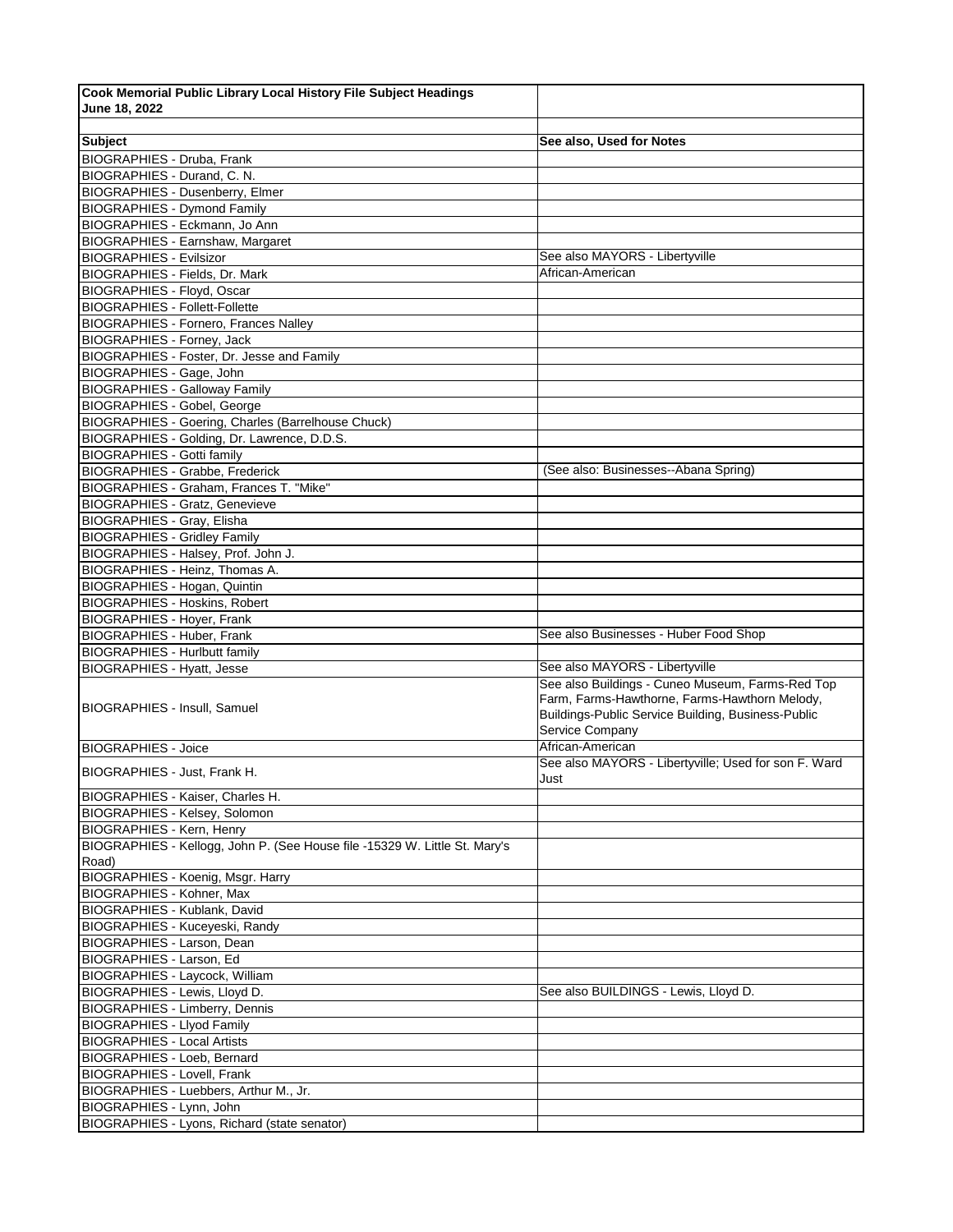| Cook Memorial Public Library Local History File Subject Headings |                                                                     |
|------------------------------------------------------------------|---------------------------------------------------------------------|
| June 18, 2022                                                    |                                                                     |
|                                                                  |                                                                     |
| <b>Subject</b>                                                   | See also, Used for Notes                                            |
| BIOGRAPHIES - MacGuffin, Paul                                    | See also MAYORS - Libertyville                                      |
| <b>BIOGRAPHIES - Madole Family</b>                               |                                                                     |
| BIOGRAPHIES - Matson, Virginia                                   |                                                                     |
| <b>BIOGRAPHIES - Maxey</b>                                       |                                                                     |
| BIOGRAPHIES - McCoy, James, S.S.                                 |                                                                     |
| BIOGRAPHIES - McGovern, George S.                                |                                                                     |
| BIOGRAPHIES - McMillen, Jim                                      |                                                                     |
| <b>BIOGRAPHIES - McNair, Eric (inventor)</b>                     |                                                                     |
| <b>BIOGRAPHIES - Messer</b>                                      |                                                                     |
| BIOGRAPHIES - Moran, Jim                                         |                                                                     |
| <b>BIOGRAPHIES - Morello, Mary</b>                               |                                                                     |
| <b>BIOGRAPHIES - Morello, Thomas</b>                             | African-American                                                    |
| <b>BIOGRAPHIES - Morse, Jay</b>                                  | See also MAYORS - Libertyville                                      |
| BIOGRAPHIES - Mullady, Walter F.                                 | See also Farms - Red Top Farm                                       |
| BIOGRAPHIES - Mundelein, Cardinal George Wm.                     |                                                                     |
| <b>BIOGRAPHIES - Munson, Dr. Norma</b>                           |                                                                     |
| <b>BIOGRAPHIES - Nestel, Charles &amp; Eliza</b>                 | AKA Commodore Foote & the Fairie Queen                              |
|                                                                  | See also: BUSINESSES - Decker & Bond Druggists                      |
| <b>BIOGRAPHIES - Neville, Mark</b>                               |                                                                     |
| <b>BIOGRAPHIES - Newberry, General Walter Cass</b>               |                                                                     |
| BIOGRAPHIES - Nicholas, Warren A.                                | long time village trustee; Nicholas-Dowden Park                     |
| BIOGRAPHIES - Noble-Keene-Allen                                  |                                                                     |
| <b>BIOGRAPHIES - Norton</b>                                      |                                                                     |
| <b>BIOGRAPHIES - Oakson</b>                                      |                                                                     |
| BIOGRAPHIES - Orth, Zak (actor)                                  |                                                                     |
| BIOGRAPHIES - Parkhurst, E. W.                                   |                                                                     |
| BIOGRAPHIES - Patterson, Joseph Medill                           | Used for Westwood Farm                                              |
| BIOGRAPHIES - Peck, Gerald W.                                    |                                                                     |
| <b>BIOGRAPHIES - Peshak, Theodore</b>                            | <b>Peshak Films</b>                                                 |
| <b>BIOGRAPHIES - Petersen Family</b>                             |                                                                     |
| BIOGRAPHIES - Pike, Joseph                                       |                                                                     |
| <b>BIOGRAPHIES - Pioneers</b>                                    |                                                                     |
| <b>BIOGRAPHIES - Pritzker</b>                                    |                                                                     |
| <b>BIOGRAPHIES - Ray Family</b>                                  |                                                                     |
| BIOGRAPHIES - Reilly, (M)Ike                                     |                                                                     |
| BIOGRAPHIES - Rickenbacker, Eddie                                |                                                                     |
| <b>BIOGRAPHIES - Rouse Family</b>                                | 3 folders - See also Buildings - Rouse House, Crimes &<br>Criminals |
| <b>BIOGRAPHIES - Ruud, Herb</b>                                  |                                                                     |
| <b>BIOGRAPHIES - Sage, James</b>                                 |                                                                     |
| <b>BIOGRAPHIES - Santorum, Rick</b>                              |                                                                     |
| <b>BIOGRAPHIES - Schanck Family</b>                              |                                                                     |
| <b>BIOGRAPHIES - Schanck, George</b>                             |                                                                     |
| <b>BIOGRAPHIES - Schnaebele Family</b>                           |                                                                     |
| <b>BIOGRAPHIES - Schulien, John</b>                              |                                                                     |
| <b>BIOGRAPHIES - Sellers, Frank</b>                              | See also 410 Second Ave; founder of Sellers & Peterson<br>realty    |
| BIOGRAPHIES - Sessler, George S. (Sessler Ford Co.)              |                                                                     |
| BIOGRAPHIES - Sheahen, James S. (Universal Deliveries)           |                                                                     |
| BIOGRAPHIES - Sheldon, Arthur F.                                 | See also SCHOOLS - Sheldon School                                   |
| <b>BIOGRAPHIES - Shellenberger, Ross</b>                         | High school teacher/artist                                          |
| <b>BIOGRAPHIES - Shupe, Don</b>                                  |                                                                     |
| BIOGRAPHIES - Slade, Suzanne                                     | author                                                              |
| BIOGRAPHIES - Smith, Dr. E. H.                                   | See also HOUSE FILE- 342 N. Milwaukee Ave.                          |
| BIOGRAPHIES - Smith, Dr. Edward V.                               |                                                                     |
| BIOGRAPHIES - Smith, John J.                                     |                                                                     |
| <b>BIOGRAPHIES - Smith-Brainerd Family</b>                       |                                                                     |
| BIOGRAPHIES - Soo, Phillipa                                      | actress                                                             |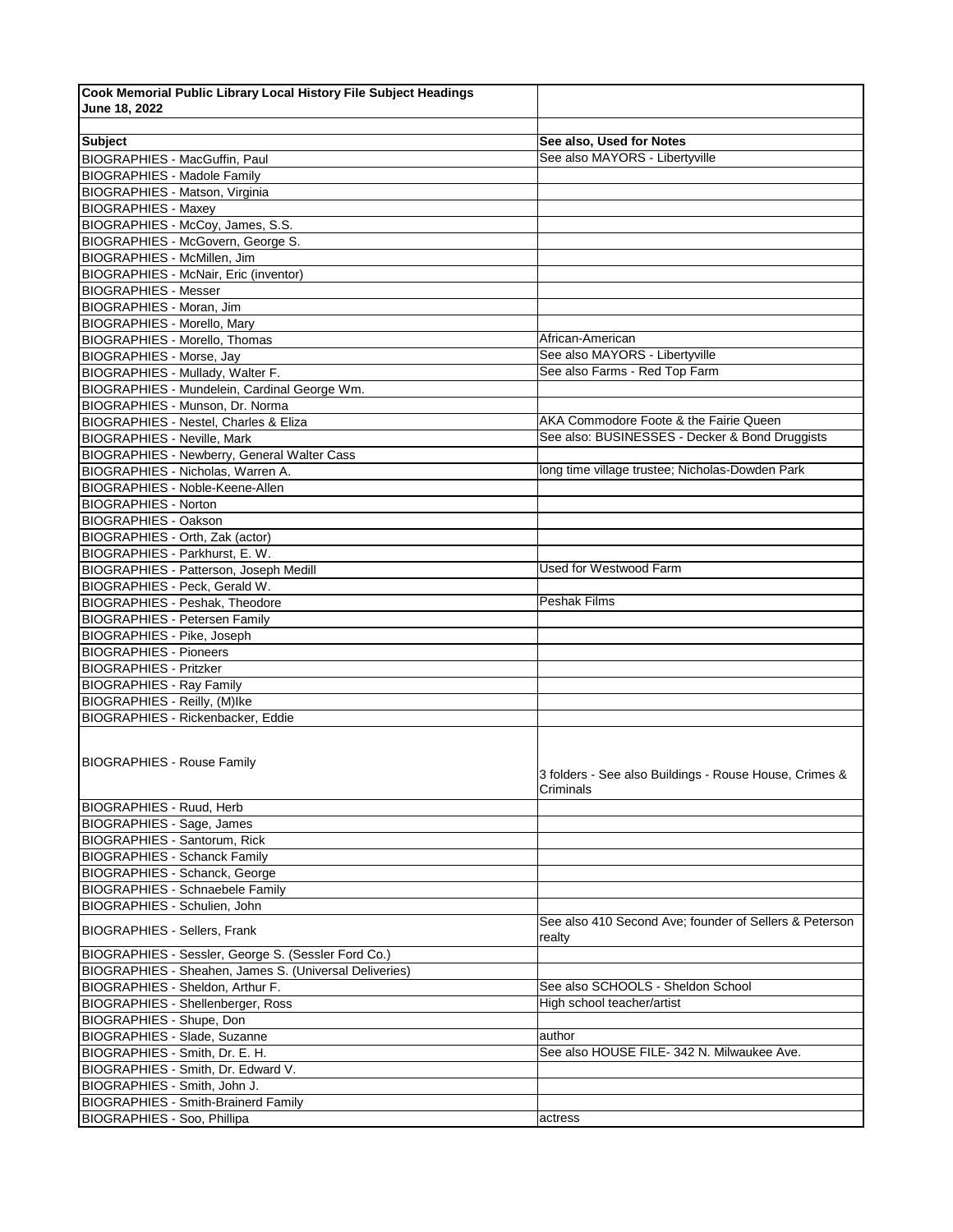| Cook Memorial Public Library Local History File Subject Headings |                                                                                                                                   |
|------------------------------------------------------------------|-----------------------------------------------------------------------------------------------------------------------------------|
| June 18, 2022                                                    |                                                                                                                                   |
|                                                                  |                                                                                                                                   |
| <b>Subject</b>                                                   | See also, Used for Notes                                                                                                          |
| BIOGRAPHIES - Stafford, Richard W.                               | See also BUSINESSES - Stafford Pickle Factory; HOUSE<br>FILE - 108 N. Milwaukee                                                   |
| BIOGRAPHIES - Stevenson, Adlai                                   |                                                                                                                                   |
| BIOGRAPHIES - Studer, Ella Family                                |                                                                                                                                   |
| BIOGRAPHIES - Suydam, John                                       |                                                                                                                                   |
|                                                                  | Used for Colony Association for the Care of Epilepsy and                                                                          |
| <b>BIOGRAPHIES - Sweeting, Dr. Greta</b>                         | other Mental and Nervous Sufferers                                                                                                |
| BIOGRAPHIES - Taylor, Dr. John                                   |                                                                                                                                   |
| BIOGRAPHIES - Thompson, John R.                                  | See also Farms - Red Top Farm<br>Note: first Mundelein policeman                                                                  |
| <b>BIOGRAPHIES - Tiffany, Clifford</b>                           |                                                                                                                                   |
| BIOGRAPHIES - Triggs, James                                      | high school teacher                                                                                                               |
| <b>BIOGRAPHIES - Underbrink, Frank</b>                           | high school principal                                                                                                             |
| BIOGRAPHIES - Underbrink, Henry                                  |                                                                                                                                   |
| <b>BIOGRAPHIES - Vardin, George</b>                              |                                                                                                                                   |
| BIOGRAPHIES - Vinciguerra, Dr. Peter L.                          |                                                                                                                                   |
| <b>BIOGRAPHIES - Volino</b>                                      |                                                                                                                                   |
| BIOGRAPHIES - Webster, Daniel                                    |                                                                                                                                   |
| <b>BIOGRAPHIES - Weiss, William Frank</b>                        |                                                                                                                                   |
| BIOGRAPHIES - Wheeler, John                                      |                                                                                                                                   |
| BIOGRAPHIES - Whigam, William                                    |                                                                                                                                   |
| <b>BIOGRAPHIES - Widmark, Richard</b>                            | actor                                                                                                                             |
| BIOGRAPHIES - Wilson, Thomas                                     |                                                                                                                                   |
| <b>BIOGRAPHIES - Winters, George</b>                             |                                                                                                                                   |
| <b>BIOGRAPHIES - Wright Family</b>                               |                                                                                                                                   |
| BIOGRAPHIES - Wright, Captain Daniel                             |                                                                                                                                   |
| BIOGRAPHIES - Wynkoop, Archimedes<br>Blizzard-1881               |                                                                                                                                   |
| Blizzard-2011                                                    |                                                                                                                                   |
| <b>Boy Scouts</b>                                                |                                                                                                                                   |
| <b>BRIDGES - Bulkley Bridge</b>                                  |                                                                                                                                   |
| <b>BRIDGES - General</b>                                         |                                                                                                                                   |
| <b>BRIDGES - Rockland Road Bridge</b>                            |                                                                                                                                   |
| BUILDINGS - 117 E. Cook Avenue                                   |                                                                                                                                   |
| BUILDINGS - 118 E. Cook Avenue                                   |                                                                                                                                   |
| BUILDINGS - 122 E. Church Street                                 |                                                                                                                                   |
| BUILDINGS - 326 E. Lincoln Avenue                                |                                                                                                                                   |
| BUILDINGS - 510-514 N. Milwaukee Avenue                          |                                                                                                                                   |
| BUILDINGS - 620-622 N. Milwaukee Avenue                          |                                                                                                                                   |
| <b>BUILDINGS - Adler, David</b>                                  | houses designed by Adler                                                                                                          |
| <b>BUILDINGS - Adler, David Cultural Center</b>                  | 2 folders                                                                                                                         |
| BUILDINGS - Adler, Mrs. Isaac D. House                           |                                                                                                                                   |
| <b>BUILDINGS - Adler Park Executive Court</b>                    |                                                                                                                                   |
| <b>BUILDINGS - Adler Park Plaza</b>                              |                                                                                                                                   |
| <b>BUILDINGS - American Legion</b>                               | 715 N. Milwaukee Avenue ; See also Libertyville Town<br>Hall                                                                      |
|                                                                  |                                                                                                                                   |
| <b>BUILDINGS - Bartholmay Building</b>                           | 322-334 N. Milwaukee Avenue                                                                                                       |
| <b>BUILDINGS - Bolander Building</b>                             |                                                                                                                                   |
| <b>BUILDINGS - Brainerd Building</b>                             | See also: SCHOOLS - Libertyville High School-History,<br>SCHOOLS - Libertyville High School-Architects, Motion<br><b>Pictures</b> |
| <b>BUILDINGS - Bulkley Building</b>                              | 602-610 N. Milwaukee Avenue, NE corner of Milwaukee<br>and School                                                                 |
| <b>BUILDINGS - Bulkley Home</b>                                  |                                                                                                                                   |
| <b>BUILDINGS - Consumer Building</b>                             | 515 N. Milwaukee                                                                                                                  |
| BUILDINGS - Cook, Ansel B.                                       |                                                                                                                                   |
| <b>BUILDINGS - Cuneo Museum</b>                                  | See also Biographies - Cuneo, John F., Farms - Hawthorn<br>Mellody, Biographies - Insull, Samuel, Open Space                      |
|                                                                  | 701-711 N. Milwaukee Avenue, NW corner of Milwaukee                                                                               |
| <b>BUILDINGS - Dall Building (Dahl)</b>                          | and Lake                                                                                                                          |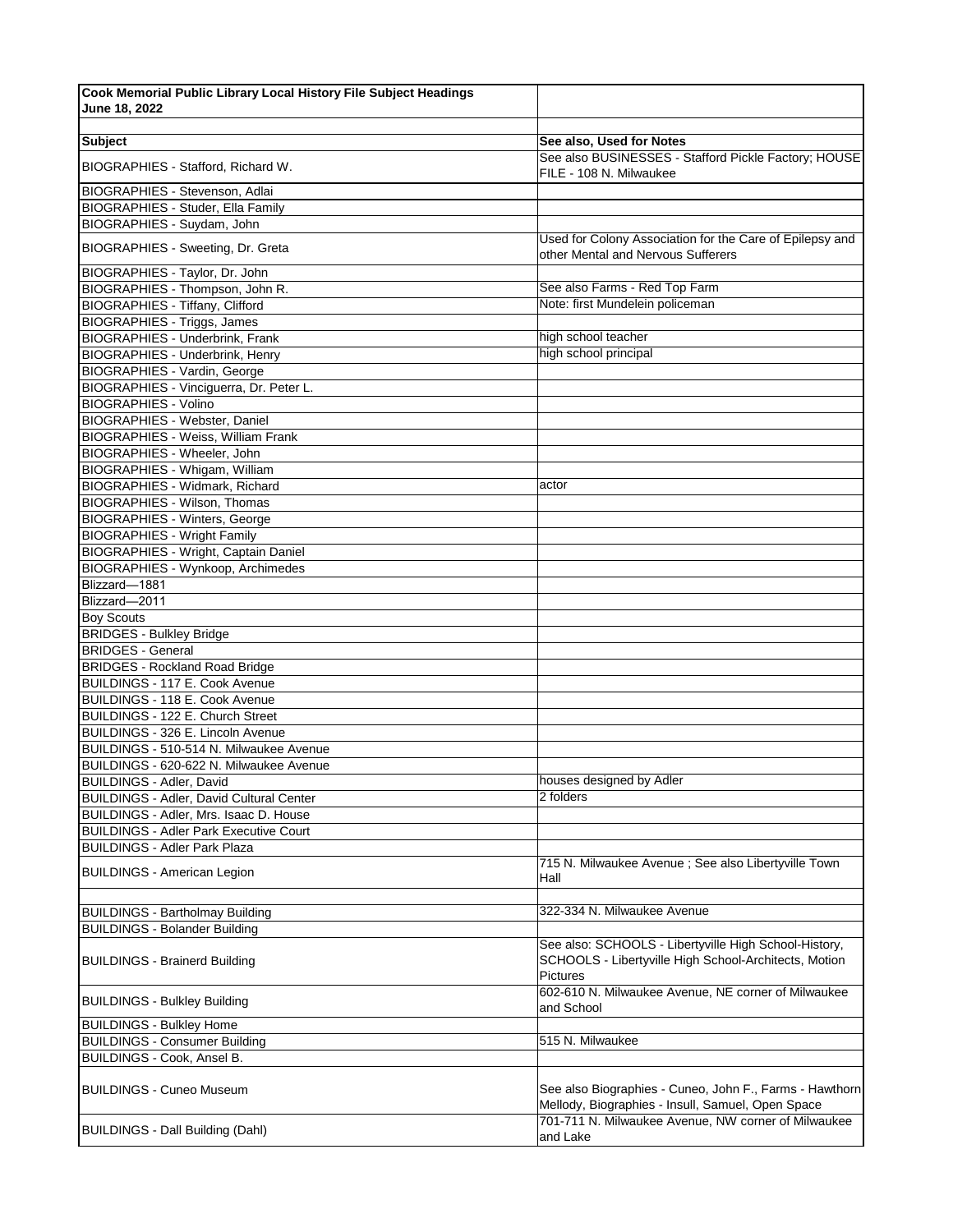| Cook Memorial Public Library Local History File Subject Headings                  |                                                                                                                                                                                  |
|-----------------------------------------------------------------------------------|----------------------------------------------------------------------------------------------------------------------------------------------------------------------------------|
| June 18, 2022                                                                     |                                                                                                                                                                                  |
|                                                                                   |                                                                                                                                                                                  |
| <b>Subject</b>                                                                    | See also, Used for Notes                                                                                                                                                         |
| <b>BUILDINGS - Demolished Buildings</b><br><b>BUILDINGS - First National Bank</b> | 536-542 N. Milwaukee Ave. See also: BUSINESSES -<br>First National Bank, BUSINESSES - Auditoruium Theatre,<br><b>BUSINESSES - La Villa Theater</b>                               |
| BUILDINGS - Heath, Isaac Building (1883)                                          | 527 N. Milwaukee Avenue;                                                                                                                                                         |
| BUILDINGS - Heath, Warren Building (1903)                                         | 535 N. Milwaukee Avenue; See also: Businesses - Ray<br>Furniture & Paint Store; BUSINESSES - Flegelman's<br>Department Store; BUSINESSES - Luce & Co. Furniture<br>Store         |
| <b>BUILDINGS - Holcomb House (Mundelein)</b>                                      |                                                                                                                                                                                  |
| <b>BUILDINGS - Hurlbutt Building</b>                                              | corner of Milwaukee & Orchard (Church) prior to 1909                                                                                                                             |
| <b>BUILDINGS - Kaiser Building</b>                                                |                                                                                                                                                                                  |
| <b>BUILDINGS - Lewis, Lloyd Home</b>                                              |                                                                                                                                                                                  |
| <b>BUILDINGS - Liberty Towers</b>                                                 |                                                                                                                                                                                  |
| <b>BUILDINGS - Libertyville Public Works</b>                                      | 600 North Avenue                                                                                                                                                                 |
| <b>BUILDINGS - Libertyville Sports Complex</b>                                    |                                                                                                                                                                                  |
| <b>BUILDINGS - Libertyville Train Station</b>                                     | See also: Railroads                                                                                                                                                              |
| BUILDINGS - Lloyd, Glen A. House                                                  |                                                                                                                                                                                  |
| <b>BUILDINGS - Masonic Temple</b>                                                 | 356 Brainerd Avenue                                                                                                                                                              |
| <b>BUILDINGS - Manchester Square</b>                                              |                                                                                                                                                                                  |
| <b>BUILDINGS - New Castle Hotel</b>                                               |                                                                                                                                                                                  |
| <b>BUILDINGS - Patterson Mansion</b>                                              |                                                                                                                                                                                  |
| <b>BUILDINGS - Proctor Building</b>                                               | 516-528 N. Milwaukee Avenue                                                                                                                                                      |
| <b>BUILDINGS - Protine Building</b>                                               |                                                                                                                                                                                  |
| <b>BUILDINGS - Public Service Building</b>                                        | 340-355 N. Milwaukee Avenue ; See also Libertyville<br>Federal Savings & Loan; BUSINESSES - Public Service<br>Company; BIOGRAPHIES - Insull, Samuel                              |
| <b>BUILDINGS - Pyramid House</b>                                                  | Wadsworth                                                                                                                                                                        |
| <b>BUILDINGS - Rouse House</b>                                                    | See also Biographies - Rouse Family, Crimes & Criminals                                                                                                                          |
| <b>BUILDINGS - Schertz Building</b>                                               |                                                                                                                                                                                  |
| BUILDINGS - Stevenson, Adlai E.                                                   |                                                                                                                                                                                  |
| <b>BUILDINGS - VFW</b>                                                            |                                                                                                                                                                                  |
| <b>BUILDINGS - Village Hall</b>                                                   |                                                                                                                                                                                  |
| BUILDINGS - Wright, Rodney - architect                                            |                                                                                                                                                                                  |
| <b>BUSINESSES</b>                                                                 | Used for listings of businesses or articles about multiple<br>business (See also: Biographies: Business men - 1882)                                                              |
| <b>BUSINESSES - A&amp;P</b>                                                       | 416 N. Milwaukee Avenue; 525-331 N. Milwaukee Avenue                                                                                                                             |
| BUSINESSES - A.B. Lewis, photographer                                             |                                                                                                                                                                                  |
| <b>BUSINESSES - Abana Spring</b>                                                  |                                                                                                                                                                                  |
| <b>BUSINESSES - Abbott Laboratories</b>                                           |                                                                                                                                                                                  |
| <b>BUSINESSES - Ace Hardware/Schanck Hardware</b>                                 |                                                                                                                                                                                  |
| <b>BUSINESSES - Actown Products</b>                                               |                                                                                                                                                                                  |
| BUSINESSES - Aldridge Electric Co.                                                |                                                                                                                                                                                  |
| BUSINESSES - Al's Polo Lounge                                                     | See also Businesses - Northern Chalet                                                                                                                                            |
| <b>BUSINESSES - Alef Sausage</b>                                                  |                                                                                                                                                                                  |
| BUSINESSES - Allen (J.W.) Company                                                 | See BUSINESSES - Leghorn Glace Fruit Company; end<br>of East Sunnyside Ave. Former home of Nimrod<br>Company. Later home to Lumber Dealer's Supply and<br>The Frank G. Hough Co. |
| BUSINESSES - Amann Tire & Battery Shop<br><b>BUSINESSES - Amazing Cosmetics</b>   |                                                                                                                                                                                  |
| <b>BUSINESSES - American Hotel Register</b>                                       |                                                                                                                                                                                  |
| BUSINESSES - American Wire Fence Co.                                              | See also Rainbow Manufacturing Co.                                                                                                                                               |
| <b>BUSINESSES - Amphibian Multisport</b>                                          |                                                                                                                                                                                  |
| <b>BUSINESSES - Anchor Coupling</b>                                               |                                                                                                                                                                                  |
| <b>BUSINESSES - Ann's Bavariahaus</b>                                             |                                                                                                                                                                                  |
| <b>BUSINESSES - Arden's Furniture</b>                                             |                                                                                                                                                                                  |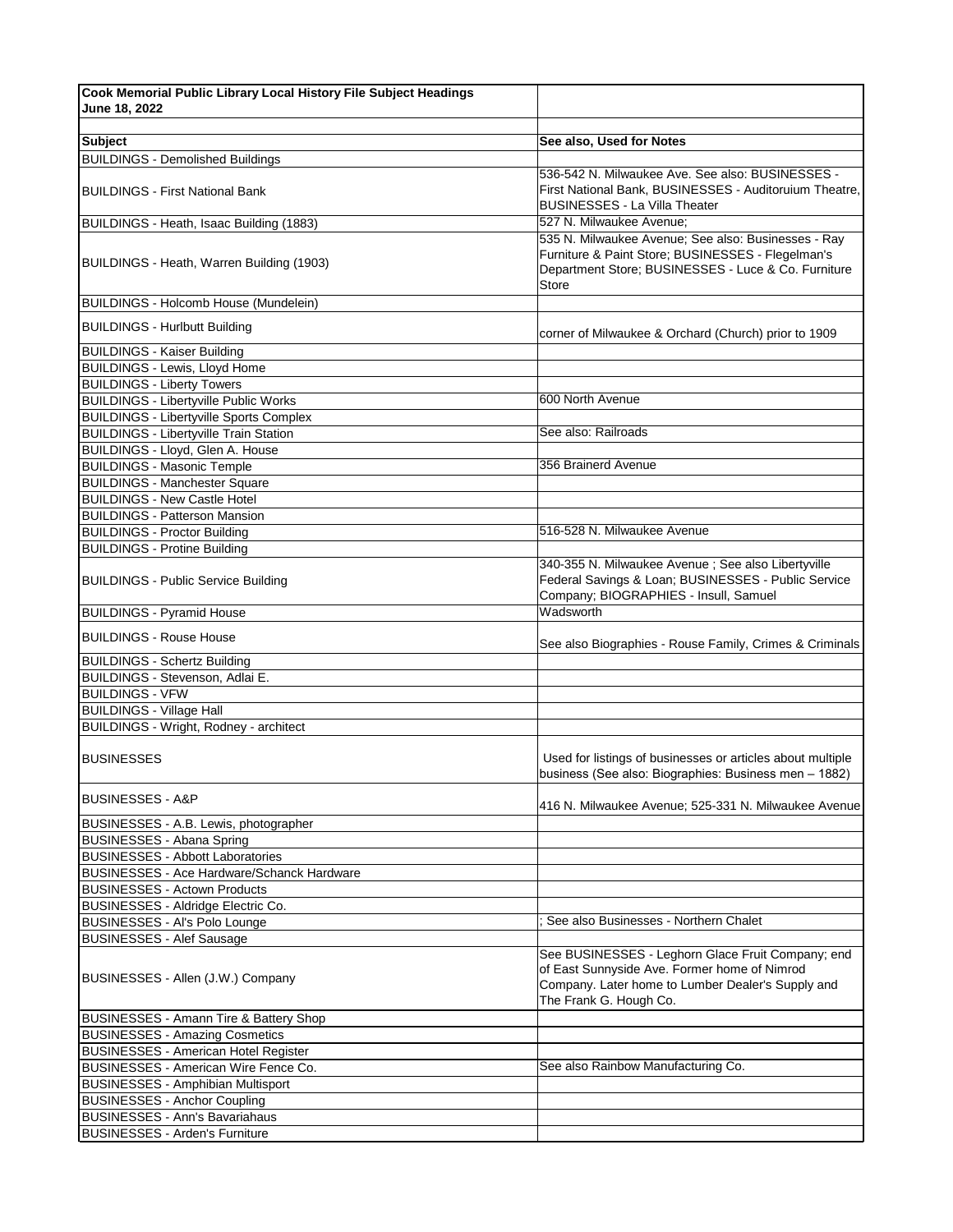| Cook Memorial Public Library Local History File Subject Headings |                                                                                     |
|------------------------------------------------------------------|-------------------------------------------------------------------------------------|
| June 18, 2022                                                    |                                                                                     |
|                                                                  |                                                                                     |
| <b>Subject</b>                                                   | See also, Used for Notes                                                            |
| <b>BUSINESSES - Art's Old House</b>                              |                                                                                     |
| <b>BUSINESSES - Associated Sewing Centers</b>                    | 221 S. Milwaukee Ave.                                                               |
| <b>BUSINESSES - Auditorium Theatre</b>                           | see also Theatres - Playhouses                                                      |
| <b>BUSINESSES - Automobile Dealerships</b>                       |                                                                                     |
| BUSINESSES - Bagels by the Book                                  |                                                                                     |
| <b>BUSINESSES - Bakers Square</b>                                |                                                                                     |
| <b>BUSINESSES - Ball Corp.</b>                                   |                                                                                     |
| <b>BUSINESSES - Banks and Banking</b>                            |                                                                                     |
| BUSINESSES - Baranzelli (Walliser) Fabrics                       |                                                                                     |
| <b>BUSINESSES - Barbershops</b>                                  | See also BUSINESSES - Liberty Barber Shop; Used for<br>Scotty's Barbershop & others |
| <b>BUSINESSES - Baron Chocolatier</b>                            |                                                                                     |
| <b>BUSINESSES - Batterz Box</b>                                  |                                                                                     |
| <b>BUSINESSES - Baskin Robbins</b>                               | 606 N. Milwaukee Avenue                                                             |
| <b>BUSINESSES - Beal &amp; O'Brien</b>                           | 512 N. Milwaukee Avenue                                                             |
| <b>BUSINESSES - Bielat's</b>                                     |                                                                                     |
| <b>BUSINESSES - Belscot</b>                                      |                                                                                     |
| <b>BUSINESSES - Bell Telephone</b>                               |                                                                                     |
| <b>BUSINESSES - Bellingham Furniture Manufacturers</b>           |                                                                                     |
| <b>BUSNIESSES - Belscot</b>                                      |                                                                                     |
| <b>BUSINESSES - Ben Franklin</b>                                 |                                                                                     |
| <b>BUSINESSES - Benston's Food Store</b>                         |                                                                                     |
| BUSINESSES - Berggren Trayner & Co.                              |                                                                                     |
| <b>BUSINESSES - Bernard Chevrolet</b>                            |                                                                                     |
| <b>BUSINESSES - Bernhardt's Quality Bakery</b>                   |                                                                                     |
| BUSINESSES - Berry Tire Co.                                      |                                                                                     |
| <b>BUSINESSES - Beverly Dress Shop</b>                           |                                                                                     |
| <b>BUSINESSES - Bien Venue</b>                                   |                                                                                     |
| <b>BUSINESSES - Bill's Pizza</b>                                 |                                                                                     |
| <b>BUSINESSES - Birdie's Coffeehouse</b>                         |                                                                                     |
| <b>BUSINESSES - Bischoff Metal Ornament</b>                      |                                                                                     |
| <b>BUSINESSES</b> - Bleck & Bleck Architects                     |                                                                                     |
| <b>BUSINESSES - Blue Smock</b>                                   |                                                                                     |
| <b>BUSINESSES - Boehm Bros</b>                                   | tavern                                                                              |
| BUSINESSES - Boehm & Ray Insurance Co.                           |                                                                                     |
| <b>BUSINESSES - Bogue's IGA</b>                                  |                                                                                     |
| <b>BUSINESSES - Bond Brothers Laundry</b>                        |                                                                                     |
| <b>BUSINESSES - Bonnie Lass</b>                                  |                                                                                     |
| <b>BUSINESSES - Brown Paper Goods</b>                            |                                                                                     |
| <b>BUSINESSES - Brunner's Coffee Shop</b>                        | 355 N. Milwaukee Avenue                                                             |
| <b>BUSINESSES - Bud's Bike &amp; Mower</b>                       |                                                                                     |
| <b>BUSINESSES - Bungalow</b>                                     |                                                                                     |
| <b>BUSINESSES - Burgess Manning</b>                              |                                                                                     |
| <b>BUSINESSES - Burt's Deli</b>                                  |                                                                                     |
| BUSINESSES - Businesses index: 1828 - 1971                       |                                                                                     |
| <b>BUSINESSES - Café Pyrenees</b>                                |                                                                                     |
| BUSINESSES - Cakes Under the Influence                           |                                                                                     |
| BUSINESSES - Cambridge Golf & Tennis Club                        |                                                                                     |
| <b>BUSINESSES - Carl's Tavern</b>                                |                                                                                     |
| <b>BUSINESSES - Carlson Men's Store</b>                          | Used for E.G. Neumann Men's Wear                                                    |
| BUSINESSES - Carroll, W. W.                                      |                                                                                     |
| <b>BUSINESSES - Casa Bonita</b>                                  |                                                                                     |
| <b>BUSINESSES - Cement Products Company</b>                      |                                                                                     |
| <b>BUSINESSES - Center Pharmacy</b>                              |                                                                                     |
| BUSINESSES - Central Hotel, Mundelein                            |                                                                                     |
| BUSINESSES - Chicago Metal Stamping Co.                          |                                                                                     |
| BUSINESSES - Chili U                                             |                                                                                     |
| BUSINESSES - Chicago Match Co.                                   |                                                                                     |
| <b>BUSINESSES - Chrissoulas</b>                                  | 602 N. Milwaukee Avenue                                                             |
| <b>BUSINESSES - Christine Anne Couture</b>                       |                                                                                     |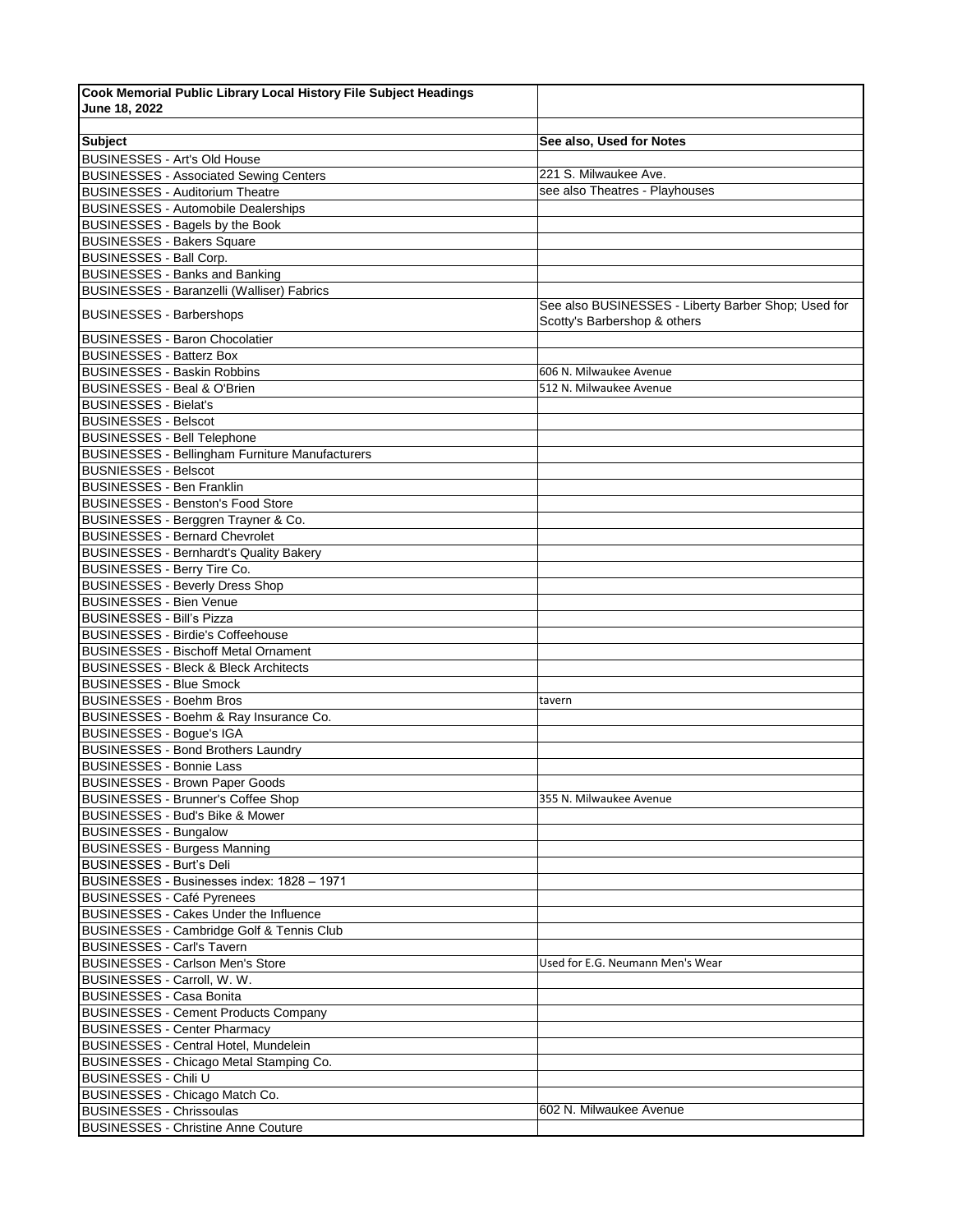| Cook Memorial Public Library Local History File Subject Headings                              |                                                                                     |
|-----------------------------------------------------------------------------------------------|-------------------------------------------------------------------------------------|
| June 18, 2022                                                                                 |                                                                                     |
|                                                                                               |                                                                                     |
| <b>Subject</b>                                                                                | See also, Used for Notes                                                            |
| <b>BUSINESSES - Cities Service Station</b><br><b>BUSINESSES - Citizens State Bank of Area</b> |                                                                                     |
| <b>BUSINESSES - Clantayl Record Corp.</b>                                                     |                                                                                     |
| <b>BUSINESSES - Clinic Mundelein, The</b>                                                     |                                                                                     |
| BUSINESSES - Colby & Son                                                                      |                                                                                     |
| <b>BUSINESSES - Collins &amp; Loomis Monuments</b>                                            |                                                                                     |
| <b>BUSINESSES - Cameo Gift Shoppe</b>                                                         | 515 N. Milwaukee Avenue                                                             |
| <b>BUSINESSES - Colonial Lounge</b>                                                           | 624 N. Milwaukee Avenue; Also Rolf's Inn                                            |
| <b>BUSINESSES - Conklin's Restaurant</b>                                                      | 612 N. Milwaukee Avenue                                                             |
| <b>BUSINESSES - Conscious Cup Coffee Roasters</b>                                             |                                                                                     |
| BUSINESSES - Consolidated Office Machines & Equipment                                         |                                                                                     |
| <b>BUSINESSES - Convenient Food Mart</b>                                                      |                                                                                     |
| <b>BUSINESSES - Corlett &amp; Fredericks</b>                                                  |                                                                                     |
| <b>BUSINESSES - Corn Belt Hatcheries</b>                                                      |                                                                                     |
| <b>BUSINESSES - Costco</b>                                                                    |                                                                                     |
| <b>BUSINESSES - Country Squire</b>                                                            |                                                                                     |
| BUSINESSES - Coy Lumber Co.                                                                   | See also BUSINESSES - Home Lumber Co.,<br><b>BUSINESSES - Franzen</b>               |
| <b>BUSINESSES - Crocodile Pie Book Store</b>                                                  |                                                                                     |
| <b>BUSINESSES - Culligan</b>                                                                  |                                                                                     |
| <b>BUSINESSES - Dairy Dream</b>                                                               |                                                                                     |
| BUSINESSES - Dairy Queen & Tasty Freeze                                                       |                                                                                     |
| <b>BUSINESSES - Dall House Studio</b>                                                         |                                                                                     |
| <b>BUSINESSES - Darby Brothers</b>                                                            |                                                                                     |
| BUSINESSES - Decker & Bond Druggists                                                          | Used for Decker & Helton; Decker & Neville; Neville Drugs                           |
| BUSINESSES - Diamond Bowl (Mundelein)<br><b>BUSINESSES - Dietz Stables</b>                    |                                                                                     |
| <b>BUSINESSES - Dog Ear Records</b>                                                           |                                                                                     |
| <b>BUSINESSES - Dog N Suds</b>                                                                | 419 S. Milwaukee Avenue                                                             |
| <b>BUSINESSES - Dominick's Finer Foods</b>                                                    |                                                                                     |
| <b>BUSINESSES - Dover Saddlery</b>                                                            |                                                                                     |
| <b>BUSINESSES - Dancecenter North</b>                                                         |                                                                                     |
| <b>BUSINESSES - Dunkin' Donuts</b>                                                            |                                                                                     |
| BUSINESSES - Earl Ladder Co.                                                                  | See also Foulds Macaroni                                                            |
| BUSINESSES - Eaton Manufacturing Co.                                                          |                                                                                     |
| <b>BUSINESSES - Edelweiss Inn</b>                                                             |                                                                                     |
| <b>BUSINESSES - Edna's Restaurant</b>                                                         | 527 N. Milwaukee Avenue; Heath Building                                             |
| <b>BUSINESSES - Enaz</b>                                                                      |                                                                                     |
| <b>BUSINESSES - Enevold Realty</b>                                                            |                                                                                     |
| <b>BUSINESSES - Ernie's Wrecker Service</b>                                                   |                                                                                     |
| <b>BUSINESSES - Factor's</b>                                                                  |                                                                                     |
| <b>BUSINESSES - Fair Store</b><br><b>BUSINESSES - Fairholm Gardens</b>                        |                                                                                     |
| <b>BUSINESSES - Feed My Starving Children</b>                                                 |                                                                                     |
| <b>BUSINESSES - Ferguson's</b>                                                                | 519 N. Milwaukee Avenue                                                             |
| <b>BUSINESSES - Fine's</b>                                                                    |                                                                                     |
| <b>BUSINESSES - Finstad's</b>                                                                 | 624 N. Milwaukee Avenue; See also Hansen's; See also<br>Henry Yee's                 |
| <b>BUSINESSES - First Bank &amp; Trust</b>                                                    |                                                                                     |
| <b>BUSINESSES - First National Bank of Libertyville</b>                                       | First National Bank Building, 536-542 N. Milwaukee                                  |
| <b>BUSINESSES - First National Bank of Mundelein</b>                                          | Avenue, SE corner of of Milwaukee and School                                        |
|                                                                                               | 542 N. Milwaukee Avenue; 200 N. Milwaukee Avenue;                                   |
| <b>BUSINEESES - First State Bank of Libertyville</b>                                          | Libertyville National Bank<br>412 N. Milwaukee Avenue; See also Businesses - Mickey |
| <b>BUSINESSES - Flagg's Tavern</b>                                                            | Finn's; Businesses - O'Toole's of Libertyville                                      |
| <b>BUSINESSES - Flatlander's</b>                                                              |                                                                                     |
| <b>BUSINESSES - Flegelman's Department Store</b>                                              |                                                                                     |
| BUSINESSES - Floor Fashions, Inc.                                                             | 321 N. Lake St, Mundelein                                                           |
| <b>BUSINESSES - Foremost Liquors</b>                                                          |                                                                                     |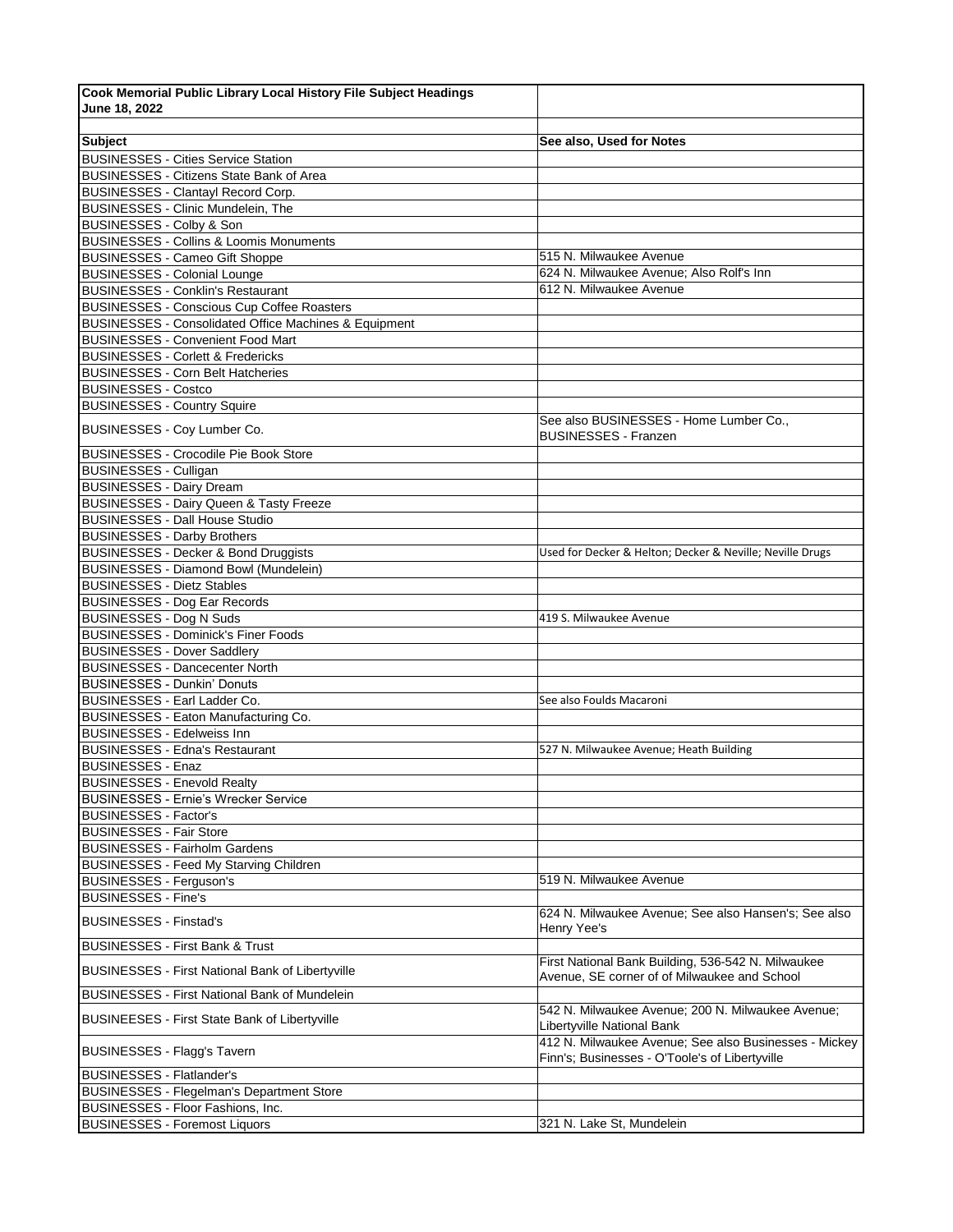| Cook Memorial Public Library Local History File Subject Headings |                                                                                                                                           |
|------------------------------------------------------------------|-------------------------------------------------------------------------------------------------------------------------------------------|
| June 18, 2022                                                    |                                                                                                                                           |
|                                                                  |                                                                                                                                           |
| <b>Subject</b>                                                   | See also, Used for Notes                                                                                                                  |
| <b>BUSINESSES - Foulds Macaroni</b>                              | 520 E. Church Street                                                                                                                      |
| <b>BUSINESSES - Framesmith</b>                                   | 111 W. Church Street                                                                                                                      |
| <b>BUSINESSES - Franzen</b>                                      | See also BUSINESSES - Home Lumber Co.,<br><b>BUSINESSES - Coy Lumber</b>                                                                  |
| <b>BUSINESSES - Freeman Power Supply</b>                         |                                                                                                                                           |
| <b>BUSINESSES</b> - Fresh Foods                                  |                                                                                                                                           |
| BUSINESSES - Frick, William & Co.                                |                                                                                                                                           |
| BUSINESSES - Frink & Walker Stage Lines                          |                                                                                                                                           |
| BUSINESSES - Genko Sun Drugs                                     | Owned by Leonard Gienko                                                                                                                   |
| <b>BUSINESSES - General Metalcraft</b>                           |                                                                                                                                           |
| <b>BUSINESSES - Gilmer Road House</b>                            |                                                                                                                                           |
| <b>BUSINESSES - Glenn Hoskins Co.</b>                            | In Bell Telephone building, Church Street                                                                                                 |
| <b>BUSINESSES - Grande Cleaners and Dyers</b>                    |                                                                                                                                           |
| BUSINESSES - Grandma V's                                         |                                                                                                                                           |
| <b>BUSINESSES - Gratz Motor Sales</b>                            |                                                                                                                                           |
| <b>BUSINESSES - Gratz Oil Co.</b>                                |                                                                                                                                           |
| <b>BUSINESSES - Great America</b>                                |                                                                                                                                           |
| <b>BUSINESSES - Green Tree Plaza</b>                             |                                                                                                                                           |
| <b>BUSINESSES</b> - Grip-Pak                                     |                                                                                                                                           |
| <b>BUSINESSES - Grove Hotel</b>                                  |                                                                                                                                           |
| BUSINESSES - Grulke, Roger, Architect                            |                                                                                                                                           |
| <b>BUSINESSES - Gustafson Motors</b>                             |                                                                                                                                           |
| <b>BUSINESSES - Habit Foods</b>                                  |                                                                                                                                           |
| <b>BUSINESSES - Hafemann Dairy</b>                               | 220 Broadway                                                                                                                              |
| <b>BUSINESSES - Half Day Inn</b>                                 |                                                                                                                                           |
| BUSINESSES - Hampton Card Co.                                    |                                                                                                                                           |
| <b>BUSINESSES - Handi-Ramp</b>                                   |                                                                                                                                           |
| BUSINESSES - Hanlon Motor Co.                                    |                                                                                                                                           |
| <b>BUSINESSES - Hanna Cylinders</b>                              |                                                                                                                                           |
| <b>BUSINESSES - Hansa Coffee Roasters</b>                        |                                                                                                                                           |
| <b>BUSINESSES - Hansen's</b>                                     | 624 N. Milwaukee Avenue; See also Finstad's; See also<br>Henry Yee's                                                                      |
| <b>BUSINESSES - Harger Lightening Protection</b>                 |                                                                                                                                           |
| <b>BUSINESSES</b> - Hathaway Diner                               | Fifth St and Church                                                                                                                       |
| <b>BUSINESSES - Hawthorn Shopping Center</b>                     |                                                                                                                                           |
| <b>BUSINESSES - Hecht &amp; Ackerman</b>                         |                                                                                                                                           |
| <b>BUSINESSES - Heinz Orchard</b>                                |                                                                                                                                           |
| <b>BUSINESSES - Henry Yee's</b>                                  |                                                                                                                                           |
| <b>BUSINESSES - Herschberger Appliances</b>                      |                                                                                                                                           |
| <b>BUSINESSES - Hewitt Associates</b>                            |                                                                                                                                           |
| <b>BUSINESSES - Hitch Inn Post</b>                               |                                                                                                                                           |
| <b>BUSINESSES - Hobby Lobby</b>                                  |                                                                                                                                           |
| <b>BUSINESSES - Hollister</b>                                    |                                                                                                                                           |
| <b>BUSINESSES - Holt Manufacturing</b>                           |                                                                                                                                           |
| <b>BUSINESSES - Home Lumber Co.</b>                              | See also BUSINESSEES - Coy Lumber, BUSINESSES -<br>Franzen; Used for Harbaugh-Miller Lumber Company                                       |
| BUSINESSES - Hough Company, Frank G.                             | Used for International Harvester/Dresser/Komatsu.<br>Building formerly home to Leghorn Glace Fruit, Nimrod<br>Co., Lumber Dealer's Supply |
| <b>BUSINESSES - How Impressive</b>                               |                                                                                                                                           |
| <b>BUSINESSES - Hub Cap Store</b>                                |                                                                                                                                           |
| <b>BUSINESSES - Huber Food Shop</b>                              | See also Biographies - Huber, Frank                                                                                                       |
| BUSINESSES - Huffman's (Milk and Grocery)                        |                                                                                                                                           |
| <b>BUSIENSSES - HydraForce</b>                                   |                                                                                                                                           |
| <b>BUSINESSES - Independent Register</b>                         |                                                                                                                                           |
| <b>BUSINESSES - Indian Motorcycle</b>                            | 416 N. Milwaukee Ave.; formerly A&P and Arden's<br>Furniture                                                                              |
| <b>BUSINESSES - Irish Mill Inn</b>                               |                                                                                                                                           |
| <b>BUSINESSES - Island Tap</b>                                   |                                                                                                                                           |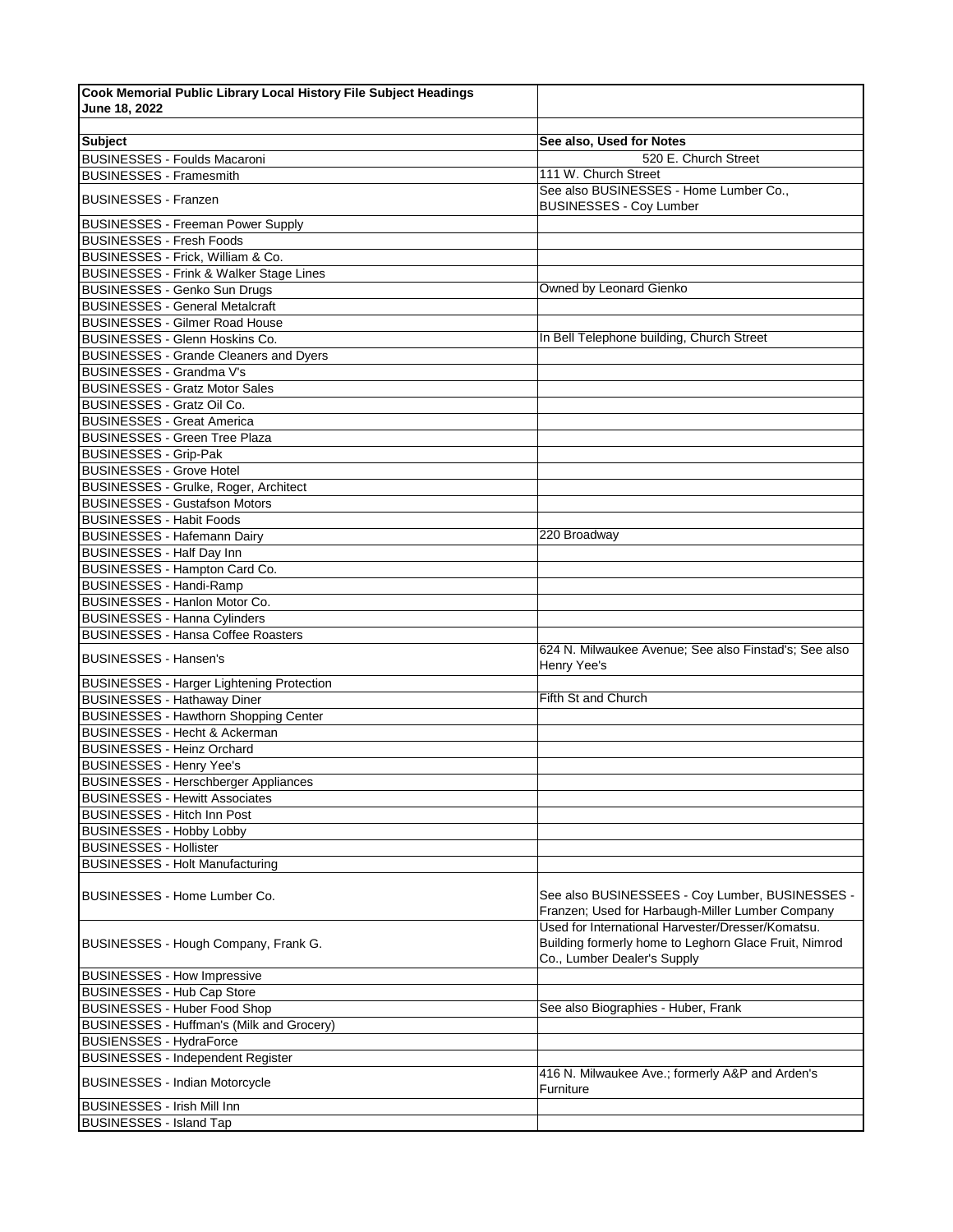| Cook Memorial Public Library Local History File Subject Headings |                                                                                                                                          |
|------------------------------------------------------------------|------------------------------------------------------------------------------------------------------------------------------------------|
| June 18, 2022                                                    |                                                                                                                                          |
|                                                                  |                                                                                                                                          |
| <b>Subject</b>                                                   | See also, Used for Notes                                                                                                                 |
| <b>BUSINESSES - Jamaican Gardens</b>                             | USED for: Chicago Rose Company; Kohut greenhouses                                                                                        |
| <b>BUSINESSES - JAMBs Discount</b>                               |                                                                                                                                          |
| <b>BUSINESSES - Jay's Shoes</b>                                  |                                                                                                                                          |
| <b>BUSINESSES - Jean Dress Shop</b>                              | In the Proctor Building                                                                                                                  |
| <b>BUSINESSES - Jerry's Service</b>                              | Used for: Gardner Super Service, Brown Shell Service<br>Station, Russ and Jerry's Shell Service Station, Jerry's<br><b>Shell Service</b> |
| <b>BUSINESSES - Jewel</b>                                        |                                                                                                                                          |
| <b>BUSINESSES - Joe's Fireside</b>                               | Used for Tom and Jerry's Fireside; Fireside East; yan's<br>Hunan Inn; milk bottle;                                                       |
| <b>BUSINESSES - Joseph's Floral</b>                              |                                                                                                                                          |
| <b>BUSINESSES - Julian's</b>                                     |                                                                                                                                          |
| BUSINESSES - Just for Fun 2                                      |                                                                                                                                          |
| BUSINESSES - Barr-Don, Inc.                                      | See also BUSINESSES - Scale Craft                                                                                                        |
| <b>BUSINESSES - Kellerman Supplies</b>                           |                                                                                                                                          |
| BUSINESSES - Ken Larson & Assoc.                                 |                                                                                                                                          |
| <b>BUSINESSES - Kern Hotel</b>                                   |                                                                                                                                          |
| <b>BUSINESSES - Keswick's</b>                                    | 515 N. Milwaukee Avenue                                                                                                                  |
| BUSINESSES - K. H. Kim's Tae Kwon Do                             |                                                                                                                                          |
| BUSINESSES - Killian, VJ Co                                      | 1891 Industrial Drive                                                                                                                    |
| <b>BUSINESSES - Koenig &amp; Strey</b>                           |                                                                                                                                          |
| <b>BUSINESSES - Kraft-Phoenix Cheese</b>                         | 325 N. Milwaukee Avenue                                                                                                                  |
| <b>BUSINESSES</b> - Kroger                                       |                                                                                                                                          |
| <b>BUSINESSES - Kroll's Gas Station</b>                          |                                                                                                                                          |
| <b>BUSINESSES - La Villa Theater</b>                             |                                                                                                                                          |
| BUSINESSES - Laco Signs, Inc.                                    |                                                                                                                                          |
| <b>BUSINESSES - Lake County Auto Parts</b>                       |                                                                                                                                          |
| <b>BUSINESSES - Lake County Bank</b>                             | 507 N. Milwaukee Avenue                                                                                                                  |
| <b>BUSINESSES - Lake County Country Homes</b>                    |                                                                                                                                          |
| <b>BUSINESSES - Lake County Land Association</b>                 |                                                                                                                                          |
| <b>BUSINESSES - Lake Shore Stair Co</b>                          | Used for: North Shore Stair Co.                                                                                                          |
| <b>BUSINESSES - Langworthy's</b>                                 | 525-331 N. Milwaukee Avenue                                                                                                              |
| <b>BUSINESSES - Legate's Modern Service Station</b>              |                                                                                                                                          |
| <b>BUSINESSES - Leghorn Glace Fruit Company</b>                  | Building at end of East Sunnyside Avenue formerly home<br>to Nimrod Co., later Lumber Dealer's Supply and The<br>Frank G. Hough Co.      |
| <b>BUSINESSES - Lester's Novelty Store</b>                       |                                                                                                                                          |
| <b>BUSINESSES - LexiWynn</b>                                     |                                                                                                                                          |
| <b>BUSINESSES - Liberty Auto Parts</b>                           |                                                                                                                                          |
| <b>BUSINESSES - Liberty Auto Plaza</b>                           |                                                                                                                                          |
| <b>BUSINESSES - Liberty Barber Shop</b>                          | See also BUSINESSES - Barbershops                                                                                                        |
| <b>BUSINESSES - Liberty Furniture Warehouse</b>                  | 620 N. Milwaukee Avenue; 707 N. Milwaukee Avenue                                                                                         |
| <b>BUSINESSES - Liberty Liquors</b>                              |                                                                                                                                          |
| BUSINESSES - Liberty Radio & Electric                            |                                                                                                                                          |
| <b>BUSINESSES - Libertyville Bakery</b>                          | Also known as Jochheim Bakery; 547 N. Milwaukee<br>Avenue                                                                                |
| <b>BUSINESSES - Liberty Town Productions</b>                     |                                                                                                                                          |
| BUSINESSES - Libertyville Cement Block Co.                       |                                                                                                                                          |
| BUSINESSES - Libertyville Crystal Springs Water Co.              | Includes Lomax Company                                                                                                                   |
| <b>BUSINESSES - Libertyville Cyclery</b>                         |                                                                                                                                          |
| BUSINESSES - Libertyville Electric Light & Power Co.             |                                                                                                                                          |
| BUSINESSES - Libertyville Federal Savings & Loan                 |                                                                                                                                          |
| BUSINESSES - Libertyville Floral Co.                             | Used for: Meredith Flower and Vegetable Company; Use<br>for: Libertyvile Flower and Vegetable Company                                    |
| <b>BUSINESSES - Libertyville Home Dairy</b>                      |                                                                                                                                          |
| <b>BUSINESSES - Libertyville Home Laundry</b>                    |                                                                                                                                          |
| <b>BUSINESSES - Libertyville Hotel</b>                           | 355-357 N. Milwaukee Avenue                                                                                                              |
| BUSINESSES - Libertyville Hyundai                                | 1001 S. Milwaukee Avenue                                                                                                                 |
| <b>BUSINESSES - Libertyville Ice Company</b>                     |                                                                                                                                          |
| BUSINESSES - Libertyville Lumber Co.                             |                                                                                                                                          |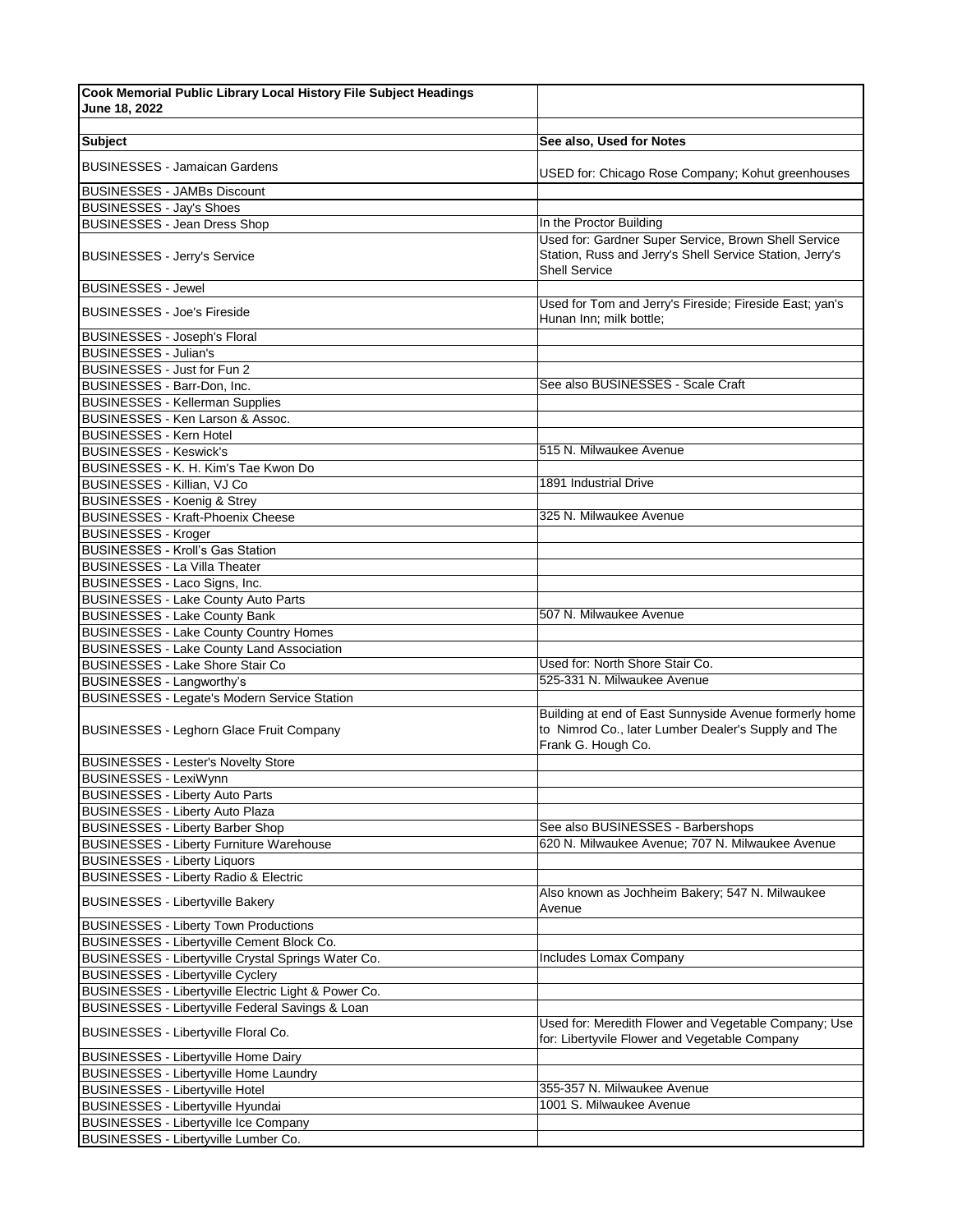| <b>Subject</b>                                                        | See also, Used for Notes                                                |
|-----------------------------------------------------------------------|-------------------------------------------------------------------------|
| <b>BUSINESSES - Libertyville Manor</b>                                | nursing home                                                            |
| <b>BUSINESSES - Libertyville Paint Store</b>                          |                                                                         |
| <b>BUSINESSES - Libertyville Recreation</b>                           |                                                                         |
| <b>BUSINESSES - Libertyville Roller Rink</b>                          |                                                                         |
| BUSINESSES - Libertyville Taxi Co.                                    |                                                                         |
| <b>BUSINESSES - Libertyville Textile</b>                              |                                                                         |
| <b>BUSINEESES - Libertyville Tire Repair Shop</b>                     | 551 N. Milwaukee Avenue                                                 |
| <b>BUSINESSES - Libertyville True Value</b>                           |                                                                         |
| <b>BUSINESSES - Libertyville Trust &amp; Savings Bank</b>             |                                                                         |
| <b>BUSINESSES - Lindskog Mercury Edsel</b>                            |                                                                         |
| BUSINESSES - Logan Hamburger House                                    |                                                                         |
| <b>BUSINESSES - Lori Friend Hair Studio</b>                           |                                                                         |
| <b>BUSINESSES - Lovell Drug Store</b>                                 |                                                                         |
| <b>BUSINESSES - Lovin Oven Cakery</b>                                 |                                                                         |
| BUSINESSES - Luce & Co. Furniture Store                               |                                                                         |
|                                                                       | Luebbers purchased Wilson Drugs from Bill Wilson c.                     |
| <b>BUSINESSES - Luebbers Pharmacy</b>                                 | 1968-69                                                                 |
| <b>BUSINESSES - Luke's of Mundelein</b>                               |                                                                         |
| BUSINESSES - Lumber Dealers' Supply Co.                               | East Sunnyside                                                          |
| <b>BUSINESSES - Lyric Restaurant</b>                                  |                                                                         |
| <b>BUSINESSES - Mackey Jewelry</b>                                    |                                                                         |
| BUSINESSES - MacLean-Fogg                                             |                                                                         |
| <b>BUSINESSES - Main Street Social</b>                                |                                                                         |
| <b>BUSINESSES - Manor Care</b>                                        |                                                                         |
| <b>BUSINESSES - Maple Tower</b>                                       | NW corner of Milwaukee and Park Aves                                    |
| <b>BUSINESSES - MariAnne Dress Shop</b>                               |                                                                         |
| <b>BUSINESSES - Mariano's Fresh Market</b>                            |                                                                         |
| <b>BUSINESSES - Marked For Dessert</b>                                |                                                                         |
| <b>BUSINESSES - Martin Auto Parts</b>                                 |                                                                         |
|                                                                       |                                                                         |
| <b>BUSINESSES - McDonald's</b>                                        |                                                                         |
| <b>BUSINESSES - McLaughlin Company</b>                                |                                                                         |
| <b>BUSINESSES - McMurrough Funeral Home</b>                           |                                                                         |
| <b>BUSINESSES - Medline</b>                                           |                                                                         |
| <b>BUSINESSES - Medtronics</b>                                        |                                                                         |
| <b>BUSINESSES - Merle's Auto Service</b>                              |                                                                         |
| <b>BUSINESSES - Mesker Brothers Iron Works</b>                        |                                                                         |
| <b>BUSINESSES</b> - Metalex                                           |                                                                         |
| <b>BUSINESSES - Michael-George Company</b>                            |                                                                         |
| <b>BUSINESSES - Mickey Finn's</b>                                     | 412 N. Milwaukee Avenue; 345 N Milwaukee Ave.                           |
| <b>BUSINESSES - Miller Drug Store</b>                                 |                                                                         |
| <b>BUSINESSES - Miller, Fred Motors</b>                               |                                                                         |
| BUSINESSES - Miller Manufacturing Co.                                 | Used for Millco; Meadlist Sports International; 325 N.<br>Fourth Avenue |
| <b>BUSINESSES - Millennium Art Gallery</b>                            | 541 N. Milwaukee Avenue                                                 |
| <b>BUSINESSES - Milwalky Trace</b>                                    |                                                                         |
| <b>BUSINESSES - Mischief's Brewing</b>                                |                                                                         |
| BUSINESSES - Modern Way Dry Cleaning                                  |                                                                         |
| BUSINESSES - Modine Manufacturing Co.                                 | 507 N. Milwaukee Avenue, former home of Lake County<br>Bank             |
| <b>BUSINESSES - Molidor Grocery</b>                                   |                                                                         |
| <b>BUSINESSES - Morgan's</b>                                          | 532 N Milwaukee Ave.                                                    |
| <b>BUSINESSES - Morton Company</b>                                    |                                                                         |
| <b>BUSINESSES - Motorola</b>                                          | See also I-RATE                                                         |
| BUSINESSES - My Mom & Co.                                             |                                                                         |
|                                                                       |                                                                         |
| BUSINESSES - Nantz Oil Gas for Less                                   |                                                                         |
| BUSINESSES - National Cereal Products Corp.                           | Used for: National Food Store                                           |
|                                                                       |                                                                         |
|                                                                       |                                                                         |
| BUSINESSES - National Tea Co.<br><b>BUSINESSES - New Castle Hotel</b> | Building later home to J.W. Allen Company, Frank G.                     |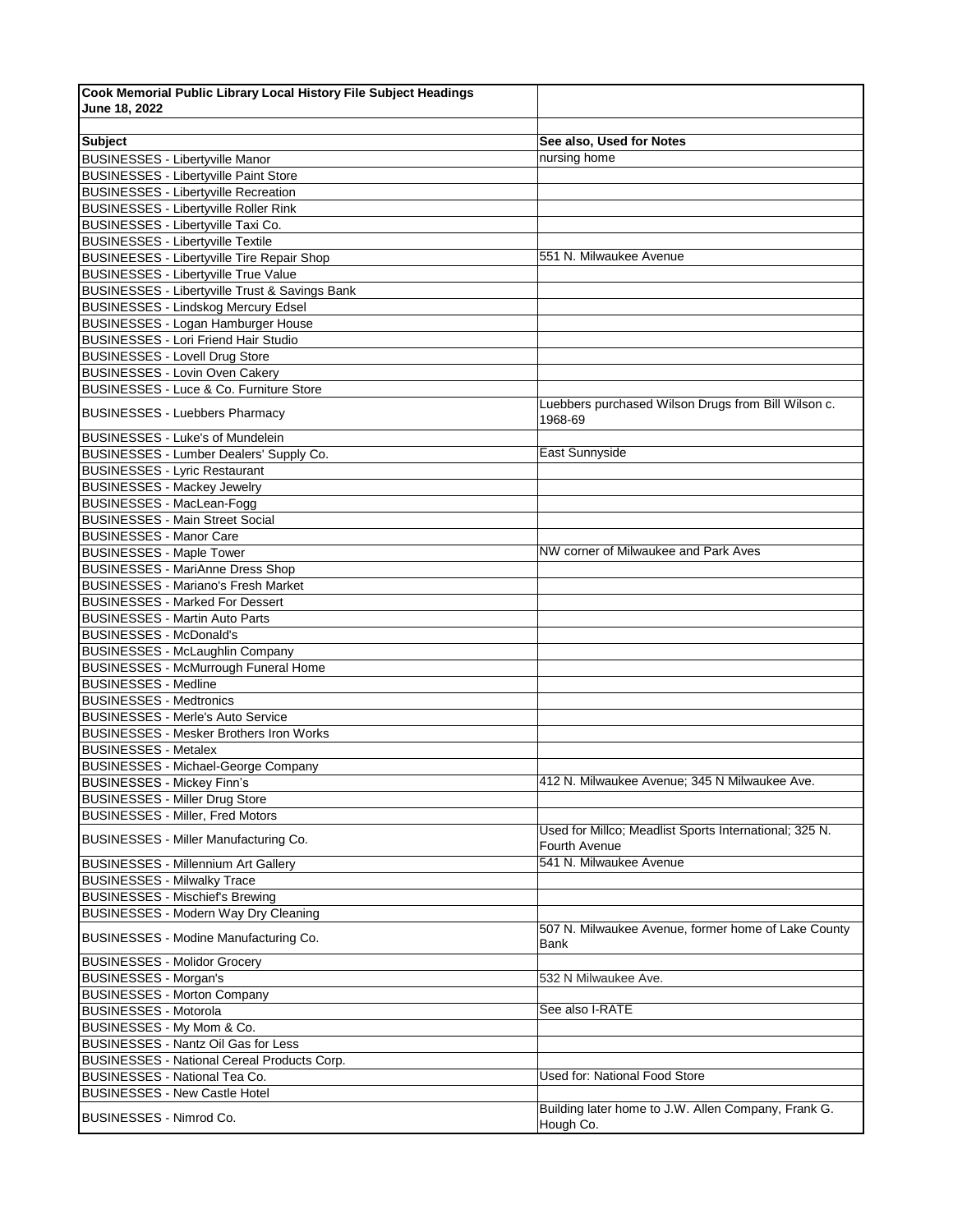| Cook Memorial Public Library Local History File Subject Headings                    |                                                      |
|-------------------------------------------------------------------------------------|------------------------------------------------------|
| June 18, 2022                                                                       |                                                      |
|                                                                                     |                                                      |
| <b>Subject</b>                                                                      | See also, Used for Notes                             |
| <b>BUSINESSES - Norris Buick</b>                                                    | 211 S. Milwaukee Avenue                              |
| <b>BUSINESSES - North End Market</b>                                                | 622 N. Milwaukee Avenue                              |
| <b>BUSINESSES - North Shore Distillery</b>                                          |                                                      |
| BUSINESSES - North Shore Electric Co.                                               |                                                      |
| <b>BUSINESSES - North Shore Gas</b>                                                 |                                                      |
| <b>BUSINESSES - Northern Chalet</b>                                                 | See also Al's Polo Lounge; 1760 N. Milwaukee Avenue  |
| <b>BUSINESSES - O'Reilly's Furniture</b>                                            |                                                      |
| BUSINESSES - O'Toole's of Libertyville                                              | 412 N. Milwaukee Avenue                              |
| BUSINESSES - Oh Olive!                                                              |                                                      |
| <b>BUSINESSES - Omar Bakery</b>                                                     |                                                      |
| <b>BUSINESSES - Onsrud Cutter</b>                                                   | Later McMurrough Funeral Home; house previously      |
| <b>BUSINESSES - Osborn Funeral Home</b>                                             | owned by the Boehm family                            |
| BUSINESSES - Original K-9 Café                                                      |                                                      |
| <b>BUSINESSES - Oscar Lee's BBQ</b>                                                 |                                                      |
| <b>BUSINESSES - Otterness Restaurant</b>                                            | 624 N. Milwaukee Avenue                              |
| <b>BUSINESSES - Ozite</b>                                                           | 606 N. Milwaukee Avenue                              |
| <b>BUSINESSES - Palace Cash Market</b><br><b>BUSINESSES - Panelmaster</b>           |                                                      |
|                                                                                     | 412 N. Milwaukee Avenue                              |
| <b>BUSINESSES - Park View Tavern</b><br><b>BUSINESSES - Parkhurst Store</b>         |                                                      |
| <b>BUSINESSES - Penniman Flax Mill</b>                                              |                                                      |
|                                                                                     | Seymour Avenue, Mundelein                            |
| <b>BUSINESSES - Petite Shop</b><br><b>BUSINESSES - Petranek's Pharmacy</b>          |                                                      |
| <b>BUSINESSES - Petroleum Products Company</b>                                      |                                                      |
| BUSINESSES - PharmaLogistics Ltd.                                                   |                                                      |
| <b>BUSINESSES - Picnic Basket</b>                                                   |                                                      |
| <b>BUSINESSES - Pine Tree Corner</b>                                                |                                                      |
| <b>BUSINESSES - Pizzeria DeVille</b>                                                |                                                      |
| <b>BUSINESSES - Popcorn Factory</b>                                                 |                                                      |
| <b>BUSINESSES - Present Moment</b>                                                  |                                                      |
| <b>BUSINESSES - Proctor's Chatterbox</b>                                            |                                                      |
|                                                                                     | See also BUILDINGS - Public Service Company;         |
| <b>BUSINESSES - Public Service Company</b><br><b>BUSINESSES - Quality Bake Shop</b> | <b>BIOGRAPHIES - Insull. Samuel</b>                  |
| <b>BUSINESSES - Quig's Orchard</b>                                                  |                                                      |
| BUSINESSES - Rainbow Manufacturing Co.                                              | See also American Wire Fence Co.                     |
| <b>BUSINESSES - Ray's Auto Service</b>                                              | 404 E. Hawley, Mundelein                             |
|                                                                                     | Used for Ray Funeral Home; Ray-Burnett Funeral Home; |
| <b>BUSINESSES - Ray Furniture &amp; Paint Store</b>                                 | <b>Burnett-Dane Funeral Home</b>                     |
| BUSINESSES - Red Robin Inn                                                          |                                                      |
| <b>BUSINESSES - Refresh-O-Vend</b>                                                  |                                                      |
| BUSINESSES - Rehm's Auto Body<br><b>BUSINESSES - Reinbach's Bakery</b>              |                                                      |
| <b>BUSINESSES - Renberg Bakery</b>                                                  |                                                      |
| BUSINESSES - Reuse & Company, J.C.                                                  |                                                      |
| <b>BUSINESSES - Rockland Road Shopping Center</b>                                   |                                                      |
| <b>BUSINESSES - Rocky Mountain Chocolate Factory</b>                                |                                                      |
| BUSINESSES - Rudolph's Drive In                                                     |                                                      |
| <b>BUSINESSES - Runner's Edge</b>                                                   |                                                      |
| <b>BUSINESSES - Rust-Oleum</b>                                                      |                                                      |
| <b>BUSINESSES - Rusty Bucket</b>                                                    |                                                      |
| <b>BUSINESSES - Ruth's Distinctive Casuals</b>                                      |                                                      |
| <b>BUSINESSES - Ruttkay Jewelry</b>                                                 |                                                      |
| <b>BUSINESSES - S&amp;S Wine and Spirits</b>                                        |                                                      |
| <b>BUSINESSES - Saddle Shop</b>                                                     |                                                      |
| <b>BUSINESSES - Sanborn &amp; Croker</b>                                            |                                                      |
| <b>BUSINESSES - Savory Spice Shop</b>                                               |                                                      |
| <b>BUSINESSES - Sawusch Motor Sales</b>                                             |                                                      |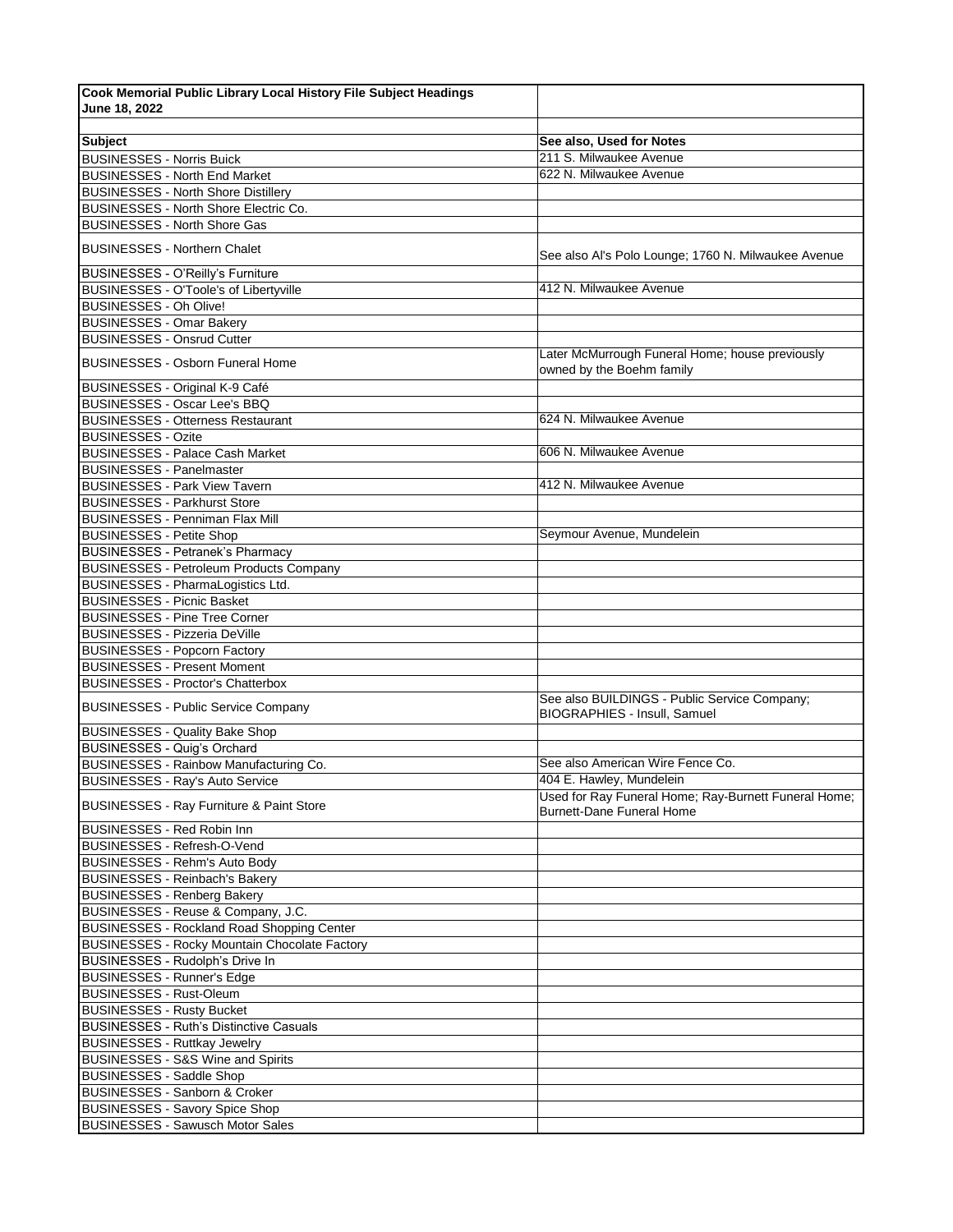| Cook Memorial Public Library Local History File Subject Headings                      |                                                                |
|---------------------------------------------------------------------------------------|----------------------------------------------------------------|
| June 18, 2022                                                                         |                                                                |
|                                                                                       |                                                                |
| <b>Subject</b>                                                                        | See also, Used for Notes                                       |
| <b>BUSINESSES - Scale Models</b>                                                      | See also BUSINESSES - Barr-Don, Inc., BUSINESSES - Trimm, Inc. |
| <b>BUSINESSES - Schanck Geo H. Hardware</b>                                           |                                                                |
| <b>BUSINESSES - SCM Corporation</b>                                                   | Corner of Route 45 and Peterson Road                           |
| <b>BUSINESSES - Scottie's Restaurant</b>                                              |                                                                |
| <b>BUSINESSES - Scotty's Service Station</b><br><b>BUSINESSES - Sears</b>             | Corner of Milwaukee Avenue and Peterson/Buckley                |
| <b>BUSINESSES - Siede Jewelry</b>                                                     | 528 N. Milwaukee Ave.                                          |
| <b>BUSINESSES - Shabahang Royal Carpet</b>                                            |                                                                |
| <b>BUSINESSES - Shakou</b>                                                            |                                                                |
| <b>BUSINESSES - Sigma Services</b>                                                    |                                                                |
| <b>BUSINESSES - Skinner's Livery</b>                                                  |                                                                |
| <b>BUSINESSES - Slott's Hots</b>                                                      | Used for Jack Straw's and Greek Feast restaurants              |
| BUSINESSES - Smith & Davis Dry Goods                                                  |                                                                |
| <b>BUSINESSES - Smith Shoe Store</b>                                                  | 541 N. Milwaukee Avenue                                        |
| <b>BUSINESSES - Smith &amp; Son Livery</b>                                            |                                                                |
| <b>BUSINESSES - Snappy Printing</b>                                                   |                                                                |
| <b>BUSINESSES - Solar Corporation</b>                                                 |                                                                |
| <b>BUSINESSES - Some Other Nuts</b>                                                   |                                                                |
| <b>BUSINESSES - Spanish Grill</b>                                                     |                                                                |
| <b>BUSINESSES - Spellman &amp; Mors Buffet</b>                                        |                                                                |
| <b>BUSINESSES - Sport Clips</b>                                                       |                                                                |
| BUSINESESS - Sportsman, The                                                           |                                                                |
| BUSINESSES - St. Vincent de Paul Society Thrift Store                                 |                                                                |
| <b>BUSINESSES - Stafford's Pickle Factory</b>                                         |                                                                |
| BUSINESSES - Standard Oil Co.                                                         |                                                                |
| <b>BUSINESSES - Starbucks</b>                                                         |                                                                |
| <b>BUSINESSES - Steinhafel's Furniture</b>                                            |                                                                |
| <b>BUSINESSES - Studio West</b>                                                       |                                                                |
| <b>BUSINESSES - Sunset Foods</b>                                                      |                                                                |
| <b>BUSINESSES</b> - Tacos el Norte<br><b>BUSINESSES - Taste of Paris</b>              |                                                                |
| <b>BUSINESSES - Taylor Drug Store</b>                                                 |                                                                |
| <b>BUSINESSES - Taylor's Fine Furniture</b>                                           | 538 N. Milwaukee Avenue                                        |
|                                                                                       | Park and Lake Street, Mundelein. Former home of the            |
| <b>BUSINESESS - Tennyson's Men's Store</b>                                            | Mundelein bank.                                                |
| <b>BUSINESSES - Libertyville Textile</b>                                              |                                                                |
| <b>BUSINESSES - Tighthead Brewery</b>                                                 |                                                                |
| <b>BUSINESSES - Titus Brothers</b>                                                    |                                                                |
| <b>BUSINESSES - Townee Square Restaurant</b><br><b>BUSINESSES</b> - Trader Joe's      |                                                                |
| <b>BUSINESSES - Tratorria Pomigliano</b>                                              |                                                                |
|                                                                                       | 428-432 N. Milwaukee Avenue                                    |
| <b>BUSINESSES - Triggs &amp; Taylor Grocery</b>                                       | See also BUSINESSES - Barr-Don, Inc., BUSINESSES -             |
| BUSINESSES - Trimm, Inc.                                                              | <b>Scale Craft</b>                                             |
| BUSINESSES - U. S. Gypsum                                                             |                                                                |
| <b>BUSINESSES - Universal Silencer</b>                                                |                                                                |
| <b>BUSINESSES - Valent BioSciences</b>                                                |                                                                |
| BUSINESSES - Van Kirk & Co.                                                           |                                                                |
| <b>BUSINESSES - Vanity Fair Beauty Shoppe</b>                                         |                                                                |
| <b>BUSINESSES - Victory Centre</b>                                                    |                                                                |
| BUSINESSES - Victory WWII Air Museum                                                  |                                                                |
| <b>BUSINESSES</b> - Village Pantry                                                    | 121 E. Cook Avenue                                             |
| <b>BUSINESSES - Village Restaurant</b><br><b>BUSINESSES - Village Shopping Center</b> | See also Businesses - National Tea Co.                         |
| <b>BUSINESSES - Vintner's Cellar</b>                                                  |                                                                |
| BUSINESSES - Vondracek-Kott Radio and Television Shop                                 |                                                                |
| <b>BUSINESSES - Walrond's Grocery &amp; Market</b>                                    | 541 N. Milwaukee Avenue                                        |
| <b>BUSINESSES - Wangman's</b>                                                         |                                                                |
| <b>BUSINESSES</b> - Wayside Inn                                                       |                                                                |
| <b>BUSINESSES - Weil Oldsmobile</b>                                                   | Weil Cadillac-Hummer; Erwin M. Weil                            |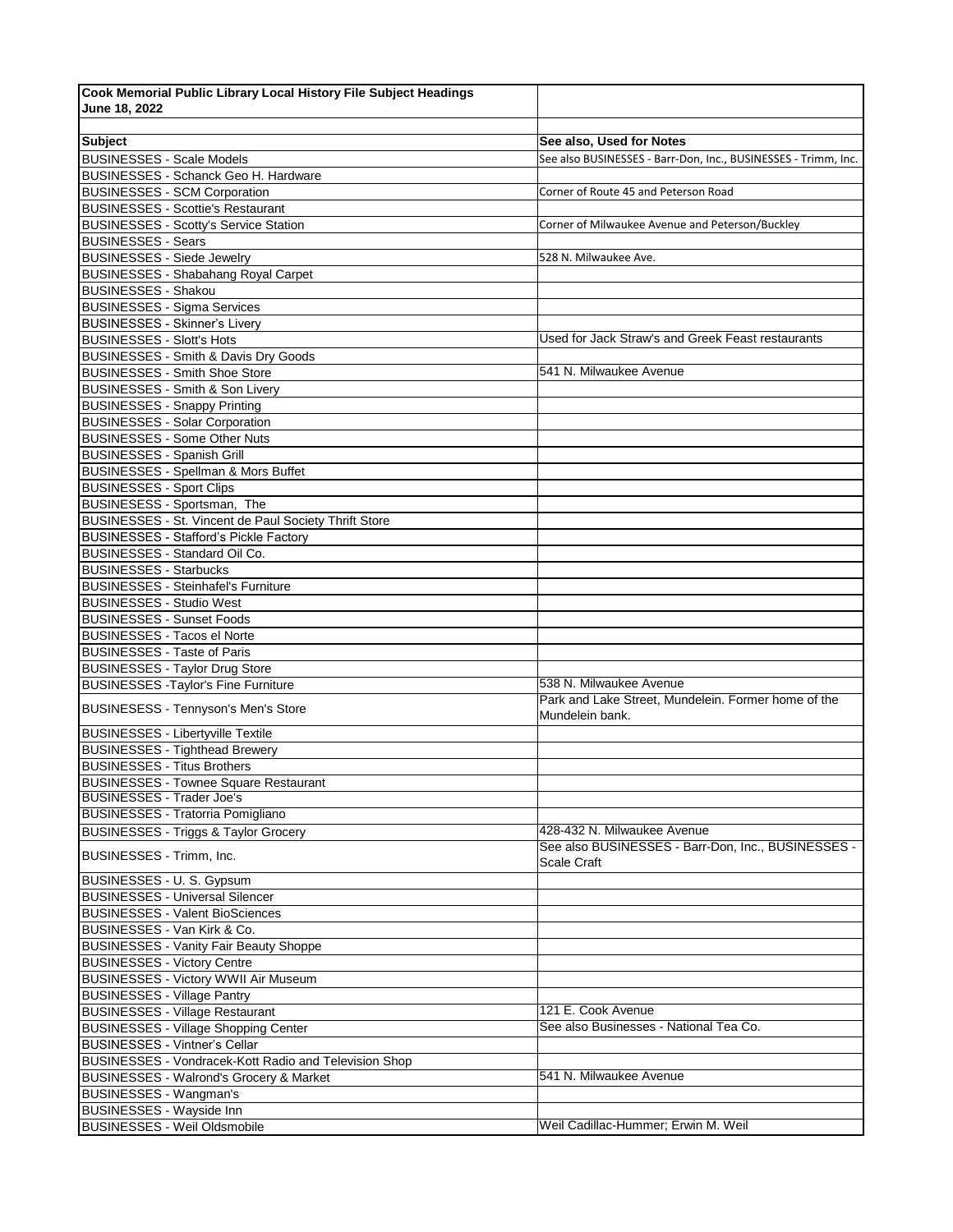| Cook Memorial Public Library Local History File Subject Headings |                                                       |
|------------------------------------------------------------------|-------------------------------------------------------|
| June 18, 2022                                                    |                                                       |
|                                                                  |                                                       |
| <b>Subject</b>                                                   | See also, Used for Notes                              |
| <b>BUSINESSES - Weils</b>                                        |                                                       |
| BUSINESSES - Western Tire & Auto Store                           |                                                       |
| <b>BUSINESSES</b> - White Hen Pantry                             |                                                       |
| <b>BUSINESSES - Willard's Restaurant</b>                         | 505 N. Milwaukee Avenue                               |
| <b>BUSINESSES - Wisma</b>                                        |                                                       |
| <b>BUSINESSES - Woolworths</b>                                   |                                                       |
| <b>BUSINESSES - Yankee Doodle Dandy</b>                          |                                                       |
| <b>BUSINESSES - Yan's Hunan Inn</b>                              |                                                       |
| <b>BUSINESSES - Yarn Barn</b>                                    |                                                       |
| <b>BUSINESSES - Yore Brothers</b>                                |                                                       |
| <b>BUSINESSES - Young Moderns</b>                                |                                                       |
| <b>BUSINESSES - Zebra Technologies</b>                           |                                                       |
| <b>BUSINESSES - Zengeler Cleaners</b>                            |                                                       |
| <b>Butler Lake</b>                                               | Use for Butler Lake Band Shell                        |
| Cagney, James - Visit, 1942                                      |                                                       |
| Canals                                                           |                                                       |
| <b>CEMETERIES - Fort Hill Cemetery</b>                           |                                                       |
| <b>CEMETERIES - Fremont Cemetery</b>                             |                                                       |
| <b>CEMETERIES - Lakeside Cemetery</b>                            |                                                       |
| <b>CEMETERIES - Shaw/Hope Grove Cemetery</b>                     |                                                       |
| <b>CEMETERIES - Swan Cemetery</b>                                |                                                       |
| Century of Progress                                              |                                                       |
| Chautauqua                                                       |                                                       |
| <b>CHURCHES</b>                                                  |                                                       |
| <b>CHURCHES - Benedictine Convent of Perpetual Adoration</b>     | See also Marytown                                     |
| CHURCHES - Church of Jesus Christ of the Latter Day Saints       |                                                       |
| <b>CHURCHES - Connection Church</b>                              | In George & Mary Huffman Barn, 28230 N. St. Mary's Rd |
| CHURCHES - Faith Community - United Church of Christ             |                                                       |
| <b>CHURCHES - First Church of Christ Scientist</b>               |                                                       |
| CHURCHES - First Congregational Church                           |                                                       |
| <b>CHURCHES - Free Evangelical Church</b>                        |                                                       |
| <b>CHURCHES - Grace Lutheran Church</b>                          |                                                       |
| CHURCHES - Hindu Mandir Temple                                   |                                                       |
| <b>CHURCHES - Islamic Foundation North</b>                       |                                                       |
| CHURCHES - Ivanhoe Congregational Church                         |                                                       |
| CHURCHES - La Vina                                               |                                                       |
| CHURCHES - Libertyville Covenant Church                          |                                                       |
| CHURCHES - Mundelein Church of the Nazarene                      |                                                       |
| CHURCHES - Presbyterian Church                                   |                                                       |
| CHURCHES - Risen Savior Lutheran Church                          |                                                       |
| CHURCHES - Santa Maria Del Popolo                                | See also SCHOOLS - Santa Maria del Popolo             |
| CHURCHES - St. Demetrios Church                                  |                                                       |
| CHURCHES - St. John's Lutheran Church                            |                                                       |
| CHURCHES - St. Joseph Catholic Church                            |                                                       |
| CHURCHES - St. Lawrence Episcopal Church                         | 2 folders                                             |
| CHURCHES - St. Mary of the Annunciation                          |                                                       |
| CHURCHES - St. Peter and Paul Catholic Church                    | See also St. Joseph Catholic Church                   |
| CHURCHES - St. Sava Serbian Church                               |                                                       |
| <b>CHURCHES - Union Church</b>                                   |                                                       |
| <b>CHURCHES - United Methodist Church</b>                        |                                                       |
| Citizen's Improvement Association                                |                                                       |
| Civil War                                                        |                                                       |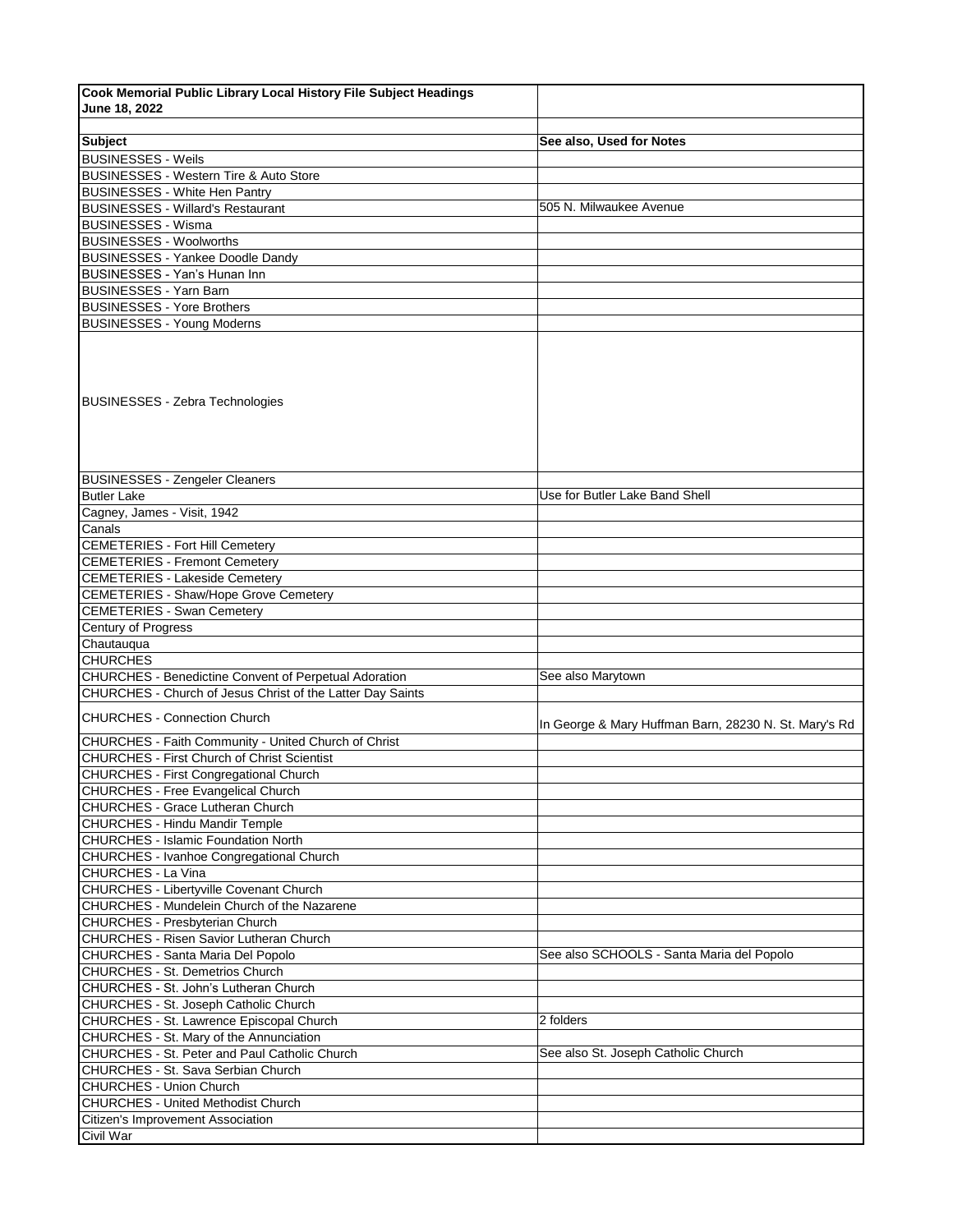| Cook Memorial Public Library Local History File Subject Headings |                                                                                                                                                                                                                                                                                                                                                                                                                           |
|------------------------------------------------------------------|---------------------------------------------------------------------------------------------------------------------------------------------------------------------------------------------------------------------------------------------------------------------------------------------------------------------------------------------------------------------------------------------------------------------------|
| June 18, 2022                                                    |                                                                                                                                                                                                                                                                                                                                                                                                                           |
|                                                                  |                                                                                                                                                                                                                                                                                                                                                                                                                           |
| <b>Subject</b>                                                   | See also, Used for Notes                                                                                                                                                                                                                                                                                                                                                                                                  |
| Condell Memorial Hospital                                        | See also FARMS - Livonia Farm; Biographies - Noble-<br>Keene-Allen                                                                                                                                                                                                                                                                                                                                                        |
| Conserve Lake County                                             |                                                                                                                                                                                                                                                                                                                                                                                                                           |
| Cook Memorial Library                                            |                                                                                                                                                                                                                                                                                                                                                                                                                           |
| Cook Park                                                        |                                                                                                                                                                                                                                                                                                                                                                                                                           |
| Crime & Criminals                                                |                                                                                                                                                                                                                                                                                                                                                                                                                           |
| <b>Des Plaines River</b>                                         |                                                                                                                                                                                                                                                                                                                                                                                                                           |
| Diamond Lake                                                     |                                                                                                                                                                                                                                                                                                                                                                                                                           |
| Doddrige Camp for Girls (See: FARMS--Doddridge Farm)             |                                                                                                                                                                                                                                                                                                                                                                                                                           |
| <b>Eastland Shipwreck</b>                                        |                                                                                                                                                                                                                                                                                                                                                                                                                           |
| Entertainment                                                    |                                                                                                                                                                                                                                                                                                                                                                                                                           |
| <b>Eucharistic Congress</b>                                      |                                                                                                                                                                                                                                                                                                                                                                                                                           |
| FARMS (general)                                                  |                                                                                                                                                                                                                                                                                                                                                                                                                           |
| <b>FARMS - Allendale</b>                                         | Named after John D. Allen, southwest corner of<br>Milwaukee Ave (Rt 21) and Townline Road (Rt 60/59A);<br>Later location of St. John of Allendale and Allied Mills                                                                                                                                                                                                                                                        |
|                                                                  |                                                                                                                                                                                                                                                                                                                                                                                                                           |
| FARMS - Arlington Farms (Polo Club)                              |                                                                                                                                                                                                                                                                                                                                                                                                                           |
|                                                                  | See also Doddridge Farm (at one time CYO owned both<br>and ran as a summer camp). See also Farms - White<br>Way Farm                                                                                                                                                                                                                                                                                                      |
| <b>FARMS - Casey Farm</b>                                        | See also FARMS - Radical Root                                                                                                                                                                                                                                                                                                                                                                                             |
| <b>FARMS - Diebold Farm</b><br>FARMS - Doddridge Farm            | includes info on all use of this land til bought by Forest<br>Preserve district, Doddridge Farm, Katherine Kreigh Budd<br>Memorial Home for Children, Boy Scouts, Catholic Youth<br>Organization (CYO), WWII refugees reception center,<br>Doddridge Camp for Girls (Ladies of the Grail), St.<br>Francis Home for Boys; See also Arlington Farms (Polo<br>Club) (at one time CYO owned both and ran as a summer<br>camp) |
| FARMS - Elm Gate Farm                                            | turkey farm, S. Milwaukee Ave                                                                                                                                                                                                                                                                                                                                                                                             |
| <b>FARMS - ForestSpring</b>                                      | See also BIOGRAPHIES -- Copeland, Charles,<br><b>HOUSING DEVELOPMENTS -- Copeland Manor</b>                                                                                                                                                                                                                                                                                                                               |
| FARMS - FulOPep Farm                                             | Quaker Oats                                                                                                                                                                                                                                                                                                                                                                                                               |
| FARMS - Hawthorn Mellody Farm                                    | See also Farms - Hawthorn Farm; See also Buildings -<br>Cuneo Museum; see also Biographies - Insull, Samuel;<br>See also Biographies - Cuneo, John; see also Open<br>Space                                                                                                                                                                                                                                                |
| <b>FARMS - Hawthorne Farm</b>                                    |                                                                                                                                                                                                                                                                                                                                                                                                                           |
| <b>FARMS - Hecht Farm</b>                                        |                                                                                                                                                                                                                                                                                                                                                                                                                           |
| FARMS - Leikam Farm                                              |                                                                                                                                                                                                                                                                                                                                                                                                                           |
| <b>FARMS - Livonia Farm</b>                                      | See also: BIOGRPAPHIES - Noble - Keene - Allen;<br>Condell Memorial Hospital                                                                                                                                                                                                                                                                                                                                              |
| <b>FARMS - Maple Spring Farm</b>                                 |                                                                                                                                                                                                                                                                                                                                                                                                                           |
| FARMS - Mundelein Model Farm                                     |                                                                                                                                                                                                                                                                                                                                                                                                                           |
| <b>FARMS - Pritzker Estate</b>                                   | also known as Marellbar Farm; see also Open Space                                                                                                                                                                                                                                                                                                                                                                         |
| <b>FARMS - Pygmy Acres</b>                                       |                                                                                                                                                                                                                                                                                                                                                                                                                           |
| <b>FARMS - Radical Root</b>                                      | See also: FARMS - Casey Farm                                                                                                                                                                                                                                                                                                                                                                                              |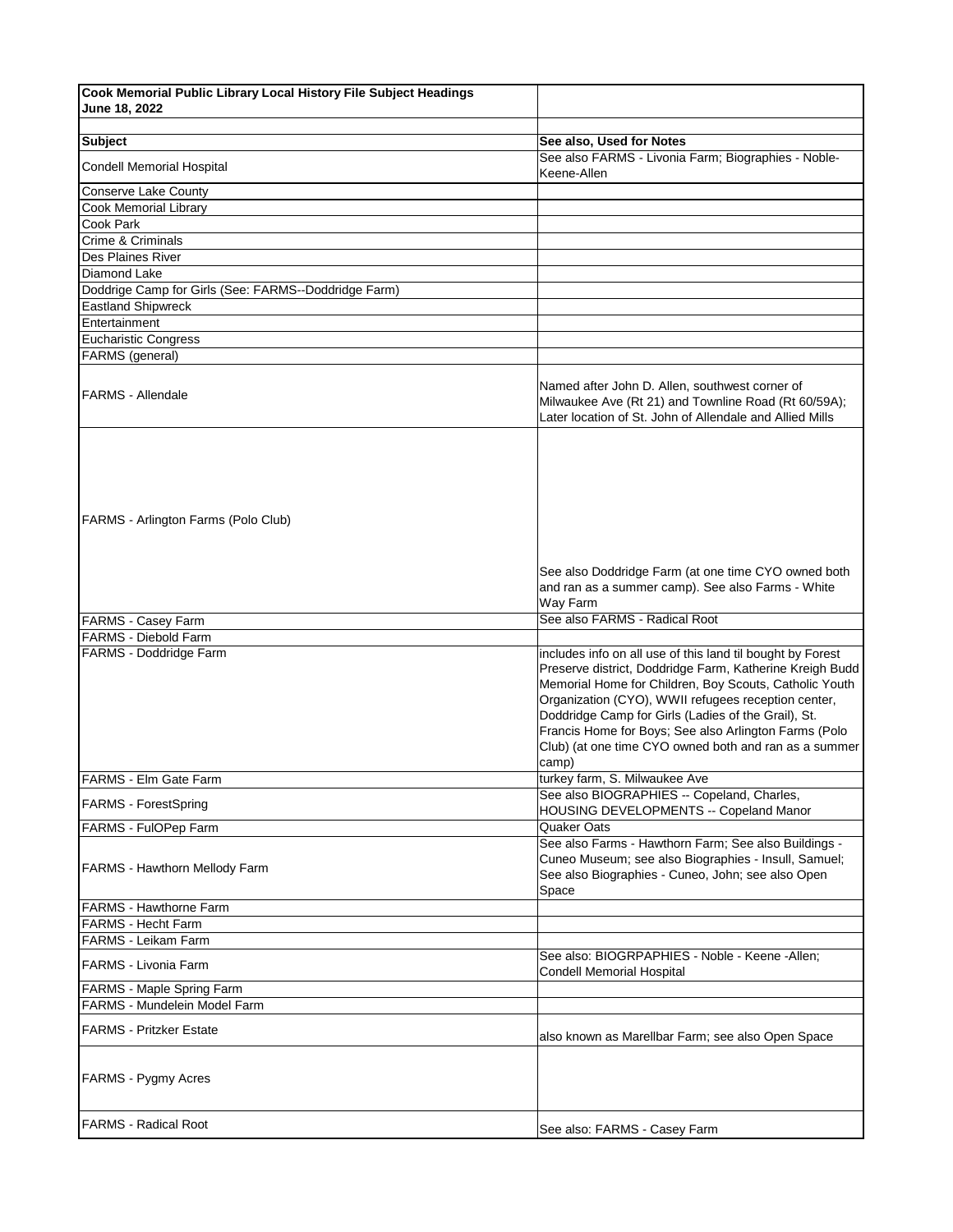| Cook Memorial Public Library Local History File Subject Headings |                                                                                                                      |
|------------------------------------------------------------------|----------------------------------------------------------------------------------------------------------------------|
| June 18, 2022                                                    |                                                                                                                      |
|                                                                  |                                                                                                                      |
| <b>Subject</b>                                                   | See also, Used for Notes                                                                                             |
| <b>FARMS - Red Top Farm</b>                                      | 2 folders. Se also Biographies - Mullady, Walter,<br>BIOGRAPHIES - Thompson, John, HOUSING<br>DEVELOPMENTS - Red Top |
| FARMS - Thompson Farm (See Farms - Red Top Farm)                 |                                                                                                                      |
| <b>FARMS - Titus Farm</b>                                        |                                                                                                                      |
| FARMS - Whippoorwill Farm                                        |                                                                                                                      |
| FARMS - White Way Farm                                           | See also Farms-Arlington Farms (Polo Club)                                                                           |
| <b>Famers Market</b>                                             |                                                                                                                      |
| Fire of 1895                                                     |                                                                                                                      |
| Fire Department (Libertyville)                                   |                                                                                                                      |
| <b>Fire Stations</b>                                             |                                                                                                                      |
| Flood, 1960                                                      |                                                                                                                      |
| Flood, 1986-1987                                                 |                                                                                                                      |
| Floods                                                           |                                                                                                                      |
| Ford, Betty-Visit, 1976                                          |                                                                                                                      |
| Fort Sheridan                                                    |                                                                                                                      |
| Fourth of July                                                   |                                                                                                                      |
| <b>Fremont Library</b>                                           |                                                                                                                      |
| <b>Fremont Township</b>                                          |                                                                                                                      |
| Gardens - Crawford Gardens                                       |                                                                                                                      |
|                                                                  |                                                                                                                      |
| Gate, The (SEE: Legends; FARMS - Doddridge Farm)                 |                                                                                                                      |
| Gazebo                                                           |                                                                                                                      |
| <b>Girl Scouts</b>                                               |                                                                                                                      |
| <b>Golf Clubs</b>                                                | See also Libertyville Country Club; Sports                                                                           |
| <b>Gravel Pit</b>                                                | See also Lake County Forest Preserve; Lake County Fair;<br>Lake Minear                                               |
| <b>Great Lakes Naval Station</b>                                 |                                                                                                                      |
| <b>GREEN OAKS - Annexation</b>                                   |                                                                                                                      |
| <b>GREEN OAKS - Businesses</b>                                   |                                                                                                                      |
| <b>GREEN OAKS - Growth &amp; Development</b>                     |                                                                                                                      |
| <b>GREEN OAKS - History</b>                                      |                                                                                                                      |
| <b>GREEN OAKS - Maps</b>                                         |                                                                                                                      |
| <b>GREEN OAKS - Mayors</b>                                       |                                                                                                                      |
| <b>GREEN OAKS - Open Space</b>                                   |                                                                                                                      |
| <b>GREEN OAKS - Politics</b>                                     |                                                                                                                      |
| <b>GREEN OAKS - Pritzker</b>                                     |                                                                                                                      |
| <b>GREEN OAKS - Village Newsletters</b>                          |                                                                                                                      |
| <b>GREEN OAKS - Water</b>                                        |                                                                                                                      |
| <b>Half Day</b>                                                  |                                                                                                                      |
| Hospitals                                                        |                                                                                                                      |
| <b>House Moving</b>                                              | See also 318 Burdick                                                                                                 |
| HOUSING DEVELOPMENTS - Blueberry Hill                            |                                                                                                                      |
| HOUSING DEVELOPMENTS - Bull Creek                                | See also Libertyville Country Club                                                                                   |
| HOUSING DEVELOPMENTS - Butler Vista                              |                                                                                                                      |
|                                                                  |                                                                                                                      |
| <b>HOUSING DEVELOPMENTS - Butterfield Terrace</b>                |                                                                                                                      |
| HOUSING DEVELOPMENTS - C. Frank Wright                           |                                                                                                                      |
| HOUSING DEVELOPMENTS - Concord Green                             |                                                                                                                      |
| HOUSING DEVELOPMENTS - Copeland Manor                            | See also BIOGRAPHIES -- Copeland, Charles, FARMS --<br>Forestspring                                                  |
| HOUSING DEVELOPMENTS - Country Club Estates                      | See also Libertyville Country Club                                                                                   |
| HOUSING DEVELOPMENTS - Countryside Lake                          |                                                                                                                      |
| HOUSING DEVELOPMENTS - Countryside Manor                         |                                                                                                                      |
| HOUSING DEVELOPMENTS - Green Tree                                |                                                                                                                      |
| HOUSING DEVELOPMENTS - Gregg's Landing                           | See also Open Space                                                                                                  |
| HOUSING DEVELOPMENTS - Hawthorn Estates                          |                                                                                                                      |
| HOUSING DEVELOPMENTS - Hawthorn Meadows                          | Also known as John F. Cuneo Hawthorn Meadows                                                                         |
| HOUSING DEVELOPMENTS - Indian Creek                              |                                                                                                                      |
| HOUSING DEVELOPMENTS - Kuebker Subdivision                       |                                                                                                                      |
|                                                                  |                                                                                                                      |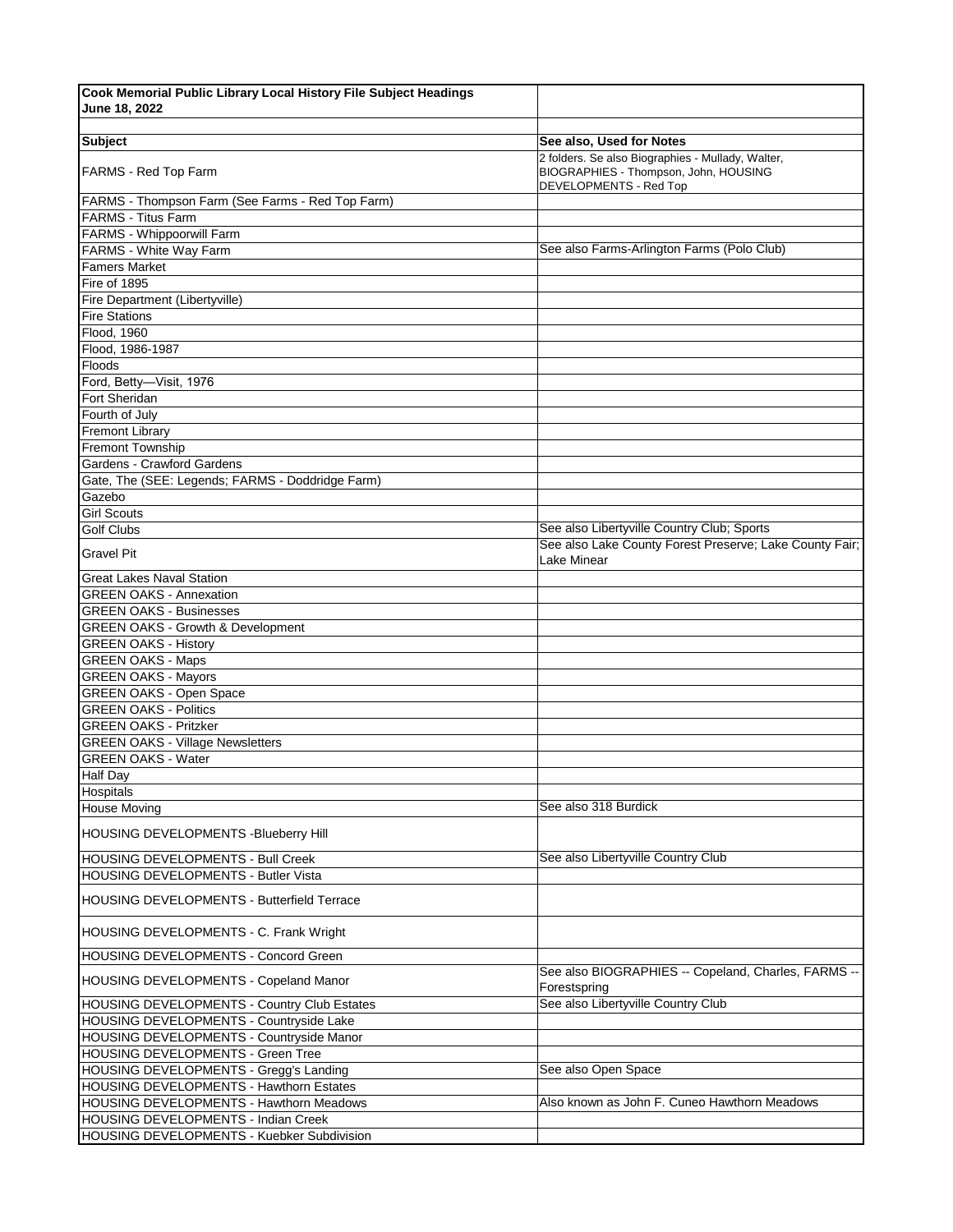| Cook Memorial Public Library Local History File Subject Headings                   |                                                                                            |
|------------------------------------------------------------------------------------|--------------------------------------------------------------------------------------------|
| June 18, 2022                                                                      |                                                                                            |
| <b>Subject</b>                                                                     | See also, Used for Notes                                                                   |
|                                                                                    |                                                                                            |
| HOUSING DEVELOPMENTS - Libertyville Highlands (Ames, Burdick, Carter)              | Ames, Burdick, Carter                                                                      |
| HOUSING DEVELOPMENTS - Libertyville Highlands (Bartlett Terrace)                   | <b>Barlett Terrace off of Appley Ave</b>                                                   |
| HOUSING DEVELOPMENTS - North Libertyville Estates                                  |                                                                                            |
| HOUSING DEVELOPMENTS - Olde Grove Farm                                             | Used for Valley Oaks                                                                       |
| HOUSING DEVELOPMENTS - The Oaks<br>HOUSING DEVELOPMENTS - The Oaks of Vernon Hills |                                                                                            |
| <b>HOUSING DEVELOPMENTS - Osborne's First/Second Subdivision</b>                   |                                                                                            |
| HOUSING DEVELOPMENTS - Paradise Park                                               |                                                                                            |
| <b>HOUSING DEVELOPMENTS - Pines</b>                                                |                                                                                            |
| <b>HOUSING DEVELOPMENTS - Plymouth Farms</b>                                       |                                                                                            |
| HOUSING DEVELOPMENTS - Red Top                                                     | See also: FARMS - Red Top Farm                                                             |
| HOUSING DEVELOPMENTS - Rockland Woods                                              |                                                                                            |
| <b>HOUSING DEVELOPMENTS - School Street</b>                                        |                                                                                            |
| HOUSING DEVELOPMENTS - Stone's Subdivision (Lake Minear)                           |                                                                                            |
| HOUSING DEVELOPMENTS - Stonegate                                                   |                                                                                            |
| HOUSING DEVELOPMENTS - Sunnyside Park                                              |                                                                                            |
| HOUSING DEVELOPMENTS - Thornbury                                                   |                                                                                            |
| HOUSING DEVELOPMENTS - Timber Creek                                                |                                                                                            |
| HOUSING DEVELOPMENTS - Valley Park                                                 |                                                                                            |
| HOUSING DEVELOPMENTS - Woodmere                                                    |                                                                                            |
| Influenza 1918                                                                     |                                                                                            |
| I-RATE (Individuals for Responsible and Accountable Tax Equity)                    |                                                                                            |
| Ivanhoe                                                                            |                                                                                            |
| Jails, Lake County, IL                                                             |                                                                                            |
| Katherine Kreigh Budd Memorial Home for Children (See: FARMS--Doddridge            |                                                                                            |
| Farm)                                                                              |                                                                                            |
| Keller, Helen - Visit 1943                                                         |                                                                                            |
| Kennedy, John F.-Visit, 1960                                                       |                                                                                            |
| Lake Bluff, IL                                                                     |                                                                                            |
| Lake County                                                                        |                                                                                            |
| Lake County - Government Campus                                                    |                                                                                            |
| Lake County Agricultural Society                                                   | See also Lake County Fair, see also Sports                                                 |
| Lake County Fairs                                                                  | See also Lake County Agricultural Society                                                  |
| Lake County Forest Preserves                                                       | Used for Independence Grove and other individual forest<br>preserves; see also Gravel Pits |
| Lake County Genealogical Society                                                   |                                                                                            |
| Lake County Haven                                                                  |                                                                                            |
| Lake County Historic Sites                                                         |                                                                                            |
| Lake County Museum                                                                 |                                                                                            |
| Lake County Poor Farm                                                              | see also Winchester House                                                                  |
| Lake Eara                                                                          |                                                                                            |
| Lake Forest                                                                        |                                                                                            |
| Lake Minear                                                                        | See also Libertyville Boat Club                                                            |
| Lamb's Farm                                                                        |                                                                                            |
| Landmarks                                                                          |                                                                                            |
| LaSalle Expedition                                                                 |                                                                                            |
| Legends                                                                            |                                                                                            |
| Liberty Lake                                                                       |                                                                                            |
| <b>Liberty Theatre</b><br>LIBERTYVILLE                                             |                                                                                            |
| LIBERTYVILLE - County Courthouse                                                   |                                                                                            |
| <b>LIBERTYVILLE - Electricty</b>                                                   | See also BUSINESSES - Libertyville Electric Light &                                        |
|                                                                                    | Power Co.<br>See also Open Space                                                           |
| LIBERTYVILLE - Growth & Development<br>LIBERTYVILLE - Historic Preservation        |                                                                                            |
| LIBERTYVILLE - Historic Sites                                                      |                                                                                            |
| LIBERTYVILLE - Historical Demographics                                             |                                                                                            |
| <b>LIBERTYVILLE - History</b>                                                      |                                                                                            |
| LIBERTYVILLE - Incorporation                                                       |                                                                                            |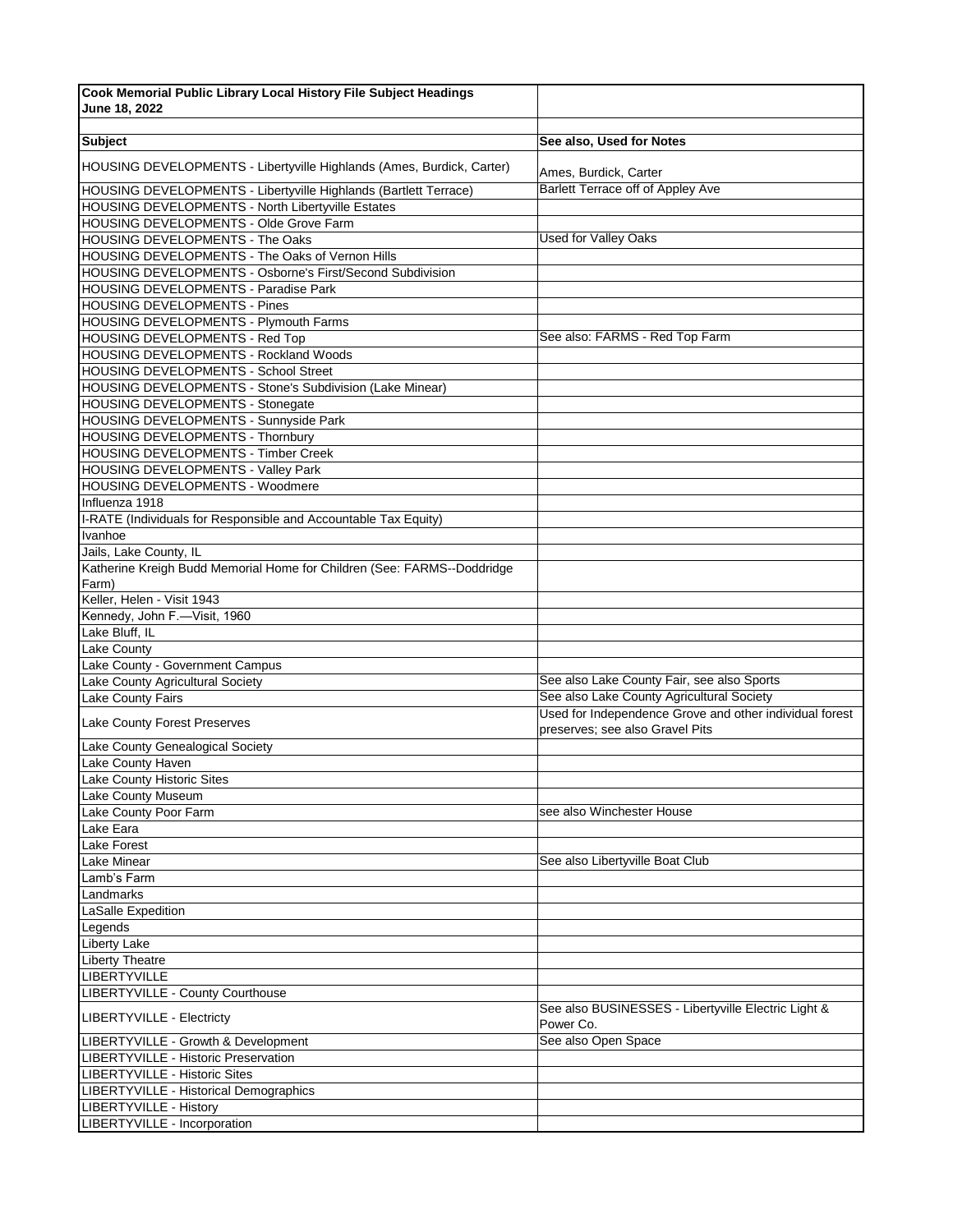| Cook Memorial Public Library Local History File Subject Headings |                                                                                                                                          |
|------------------------------------------------------------------|------------------------------------------------------------------------------------------------------------------------------------------|
| June 18, 2022                                                    |                                                                                                                                          |
|                                                                  |                                                                                                                                          |
| <b>Subject</b>                                                   | See also, Used for Notes                                                                                                                 |
| LIBERTYVILLE - Maps                                              |                                                                                                                                          |
| <b>LIBERTYVILLE - Mayors</b>                                     |                                                                                                                                          |
| LIBERTYVILLE - Parks & Recreation                                |                                                                                                                                          |
| LIBERTYVILLE - Pictorial Works                                   |                                                                                                                                          |
| LIBERTYVILLE - Politics and Government                           |                                                                                                                                          |
| LIBERTYVILLE - Population                                        |                                                                                                                                          |
| Libertyville Band                                                |                                                                                                                                          |
| Libertyville Boat Club                                           | See also Lake Minear                                                                                                                     |
| Libertyville Boys Club                                           |                                                                                                                                          |
| Libertyville Business Men's Association                          |                                                                                                                                          |
| Libertyville Commerical Club                                     |                                                                                                                                          |
| Libertyville Cooking School                                      |                                                                                                                                          |
| Libertyville Country Club                                        | See also HOUSING DEVELOPMENTS - Bull Creek;<br><b>HOUSING DEVELOPMENTS - Country Club Estates</b>                                        |
| Libertyville Days                                                |                                                                                                                                          |
| Libertyville Elm (See Trees)                                     |                                                                                                                                          |
| Libertyville Jaycees                                             |                                                                                                                                          |
| Libertyville Little League                                       |                                                                                                                                          |
| Libertyville Lions                                               |                                                                                                                                          |
| Libertyville Masonic Lodge No. 492                               | see also Buildings - Masonic Temple                                                                                                      |
| Libertyville Mundelein Historical Society                        |                                                                                                                                          |
| Libertyville Parking Garage                                      |                                                                                                                                          |
| <b>Libertyville Recollections</b>                                |                                                                                                                                          |
| Libertyville Senior Center                                       |                                                                                                                                          |
| Libertyville Town Hall                                           | 715 N. Milwaukee Avenue ; see also BUILDINGS -<br>American Legion                                                                        |
| Libertyville Township                                            |                                                                                                                                          |
| Libertyville Woman's Club                                        |                                                                                                                                          |
| <b>Local Authors</b>                                             |                                                                                                                                          |
| <b>Mail Order Houses</b>                                         |                                                                                                                                          |
| MainStreet Libertyville                                          |                                                                                                                                          |
| Marytown                                                         | See also CHURCHES - Benedictine Convent of Perpetual<br>Adoration                                                                        |
| Men's Garden Club                                                |                                                                                                                                          |
| Meskers                                                          |                                                                                                                                          |
| Mettawa                                                          |                                                                                                                                          |
| <b>Motion Pictures</b>                                           | Use for New Port South and other Motion Pictures                                                                                         |
| Mundelein                                                        | 2 folders                                                                                                                                |
| Mundelein Bank Robberies                                         |                                                                                                                                          |
| <b>Native Americans</b>                                          |                                                                                                                                          |
| <b>New Century Town</b>                                          | See also Vernon Hills                                                                                                                    |
| Newspapers                                                       |                                                                                                                                          |
| Nike Nuclear Missile Project                                     | used for Allendale Airfield;                                                                                                             |
| North Shore Railroad                                             |                                                                                                                                          |
| One Mile Track                                                   | Used for Libertyville Trotting Association<br>Includes Cuneo & Pritzker land annexation articles                                         |
| Open Space                                                       | See also: FARMS - Arlington Farms (Polo Club)                                                                                            |
| Pan Am Games, 1959                                               |                                                                                                                                          |
| Parks and Open Spaces                                            |                                                                                                                                          |
| <b>Place Names</b><br><b>Plows</b>                               |                                                                                                                                          |
|                                                                  |                                                                                                                                          |
|                                                                  |                                                                                                                                          |
| Police Department (Libertyville)                                 | See also Biographies - Druba, Frank; Biographies -<br>Limberrry, Dennis;                                                                 |
| Post Office (Libertyville)                                       | 135 W. Church Street                                                                                                                     |
| <b>Prairie Crossing Community</b>                                |                                                                                                                                          |
| Prohibition/Alcohol                                              | Used for Prohibition, Alcohol licensing, temperance,<br>Woman's Christian Temperance Union, Anti-Saloon<br>League, Local Option movement |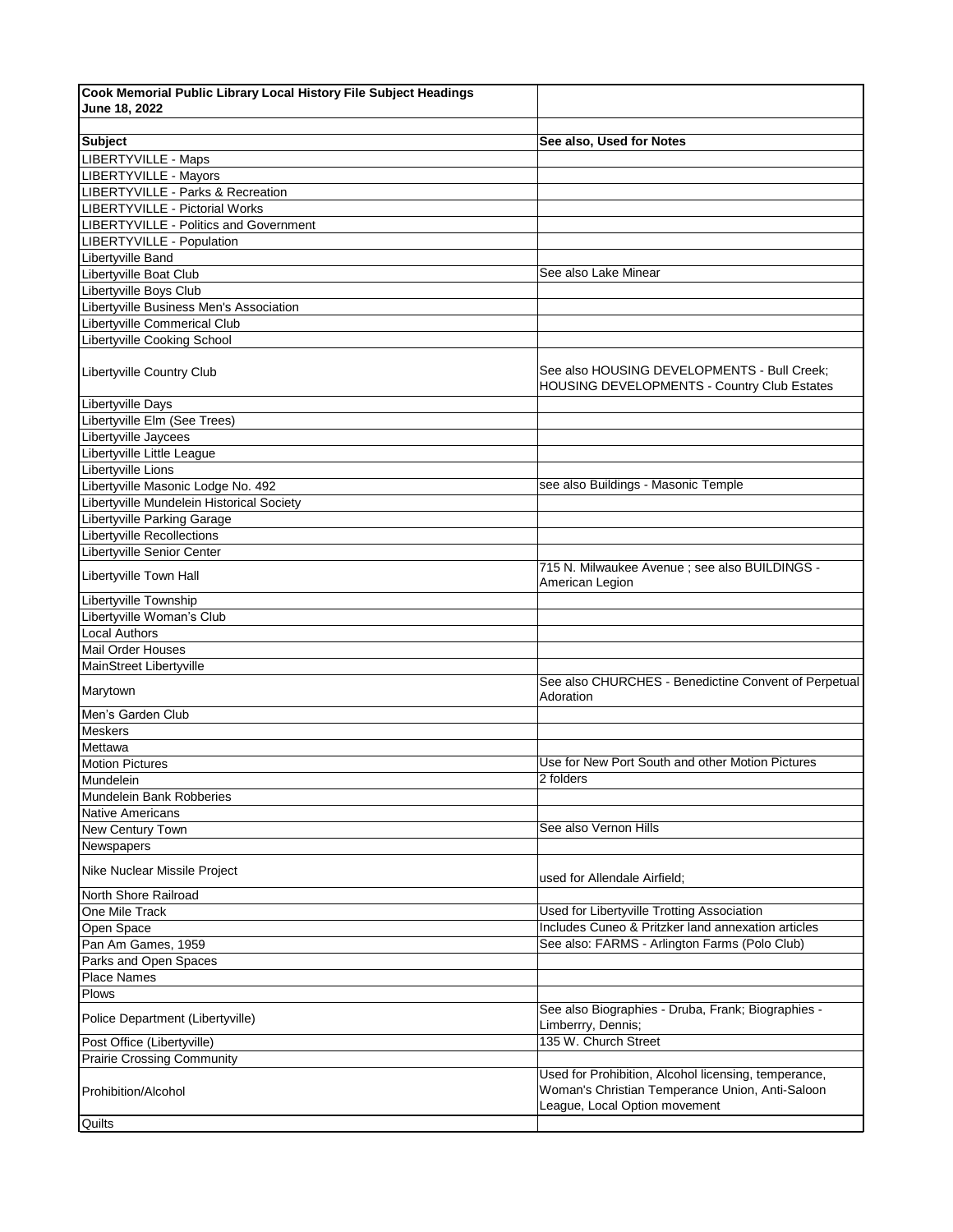| Cook Memorial Public Library Local History File Subject Headings                           |                                                                                                 |
|--------------------------------------------------------------------------------------------|-------------------------------------------------------------------------------------------------|
| June 18, 2022                                                                              |                                                                                                 |
|                                                                                            |                                                                                                 |
| <b>Subject</b>                                                                             | See also, Used for Notes                                                                        |
| Railroads                                                                                  | See also: BUILDINGS - Libertyville Train Station; North<br>Shore Railroad                       |
| Rockefeller Classical Institute                                                            |                                                                                                 |
| Rondout                                                                                    |                                                                                                 |
| Rondout Robbery                                                                            |                                                                                                 |
| <b>SCHOOLS - Adler Park</b>                                                                |                                                                                                 |
| SCHOOLS - Barat College                                                                    |                                                                                                 |
| <b>SCHOOLS - Bush Schools</b>                                                              |                                                                                                 |
| SCHOOLS - Butterfield School                                                               |                                                                                                 |
| SCHOOLS - Carl Sandberg Middle School                                                      |                                                                                                 |
| SCHOOLS - Carmel High School<br>SCHOOLS - Central School                                   | 154 School Street                                                                               |
| SCHOOLS - Copeland Manor School                                                            |                                                                                                 |
| SCHOOLS - Diamond Lake                                                                     |                                                                                                 |
| SCHOOLS - Early Libertyville Schools                                                       |                                                                                                 |
| <b>SCHOOLS - Fremont Center School</b>                                                     |                                                                                                 |
| <b>SCHOOLS - Gridley School</b>                                                            |                                                                                                 |
| SCHOOLS - Hawthorn School                                                                  |                                                                                                 |
| SCHOOLS - Highland School                                                                  |                                                                                                 |
| SCHOOLS - Ivanhoe School                                                                   | See also: BUILDINGS - Brainerd Building                                                         |
| SCHOOLS - Libertyville Cooperative Nursery School                                          | See also: BUILDINGS - Brainerd Building                                                         |
| SCHOOLS - Libertyville High School                                                         | See also: BUILDINGS - Brainerd Building                                                         |
| SCHOOLS - Libertyville High School - Architects                                            |                                                                                                 |
| SCHOOLS - Libertyville High School - History                                               |                                                                                                 |
| SCHOOLS - Libertyville Montessori School                                                   |                                                                                                 |
| <b>SCHOOLS - Early Libertyville Schools</b>                                                |                                                                                                 |
| SCHOOLS - Lincoln School                                                                   |                                                                                                 |
| SCHOOLS - Mechanic's Grove School                                                          |                                                                                                 |
| SCHOOLS - Mundelein High School                                                            |                                                                                                 |
| SCHOOLS - Oak Grove School                                                                 | formerly Bradley School                                                                         |
| SCHOOLS - Prairie Crossing Charter School                                                  |                                                                                                 |
| SCHOOLS - Rockland                                                                         |                                                                                                 |
| <b>SCHOOLS - Rondout School</b>                                                            |                                                                                                 |
| SCHOOLS - Santa Maria del Popolo                                                           |                                                                                                 |
| SCHOOLS - Sheldon School                                                                   |                                                                                                 |
| SCHOOLS - St. Joseph's Catholic School                                                     |                                                                                                 |
| SCHOOLS - St. Mary of the Lake Seminary                                                    |                                                                                                 |
| SCHOOLS - St. Mary's School/Convent<br>SCHOOLS - University of Lawsonomy - Racine          |                                                                                                 |
| SCHOOLS - Vernon Hills High School                                                         |                                                                                                 |
| SCHOOLS - Washington School                                                                | Mundelein                                                                                       |
| Sewers                                                                                     |                                                                                                 |
| Silos                                                                                      |                                                                                                 |
| Sirens                                                                                     |                                                                                                 |
| Slavery                                                                                    |                                                                                                 |
| Sports                                                                                     |                                                                                                 |
|                                                                                            | used for baseball, auto racing, horse racing, Olympians                                         |
| St. Francis Camp for Boys (See FARMS - Doddridge Farm)<br>Streets and Roads - Street Names |                                                                                                 |
| <b>Tall Tales</b>                                                                          |                                                                                                 |
| Tax Increment Financing District (TIF)                                                     |                                                                                                 |
| <b>Telephone Directories</b>                                                               |                                                                                                 |
| Telephones                                                                                 |                                                                                                 |
| Theater - Playhouses                                                                       |                                                                                                 |
| Timelines                                                                                  |                                                                                                 |
| Trees                                                                                      |                                                                                                 |
| Trivia                                                                                     |                                                                                                 |
| <b>Underground Railroad</b>                                                                |                                                                                                 |
| VERNON HILLS - Growth & Development                                                        | Includes Mellody Farm development and Cuneo Mansion<br>housing development; see also Open Space |
| <b>VERNON HILLS - History</b>                                                              |                                                                                                 |